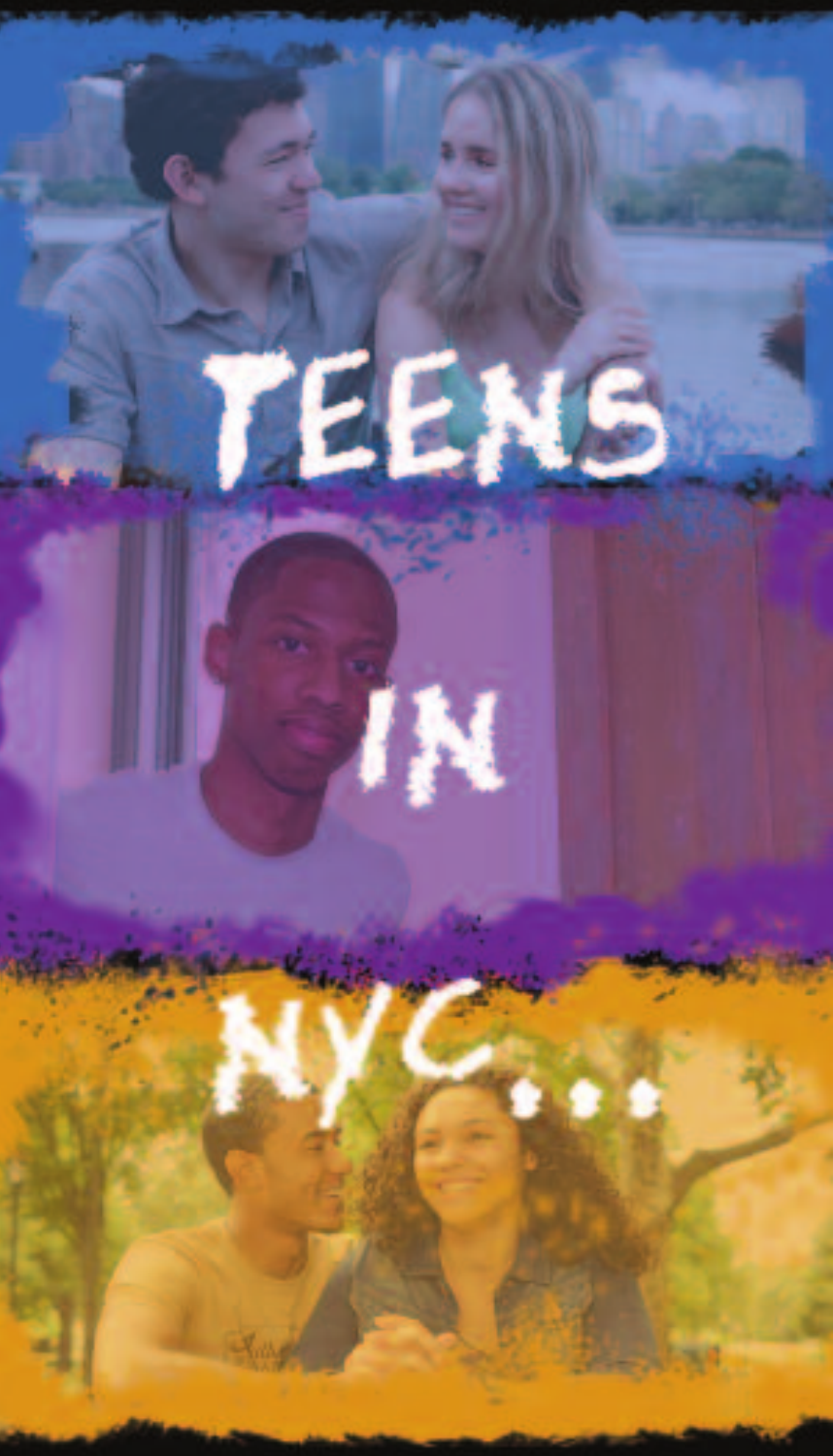…have the right to sexual health services without getting permission from parents,<br>girlfriends/ boyfriends or anyone else.

**Use this guide to find a health care provider that you like!**

Updated April 2014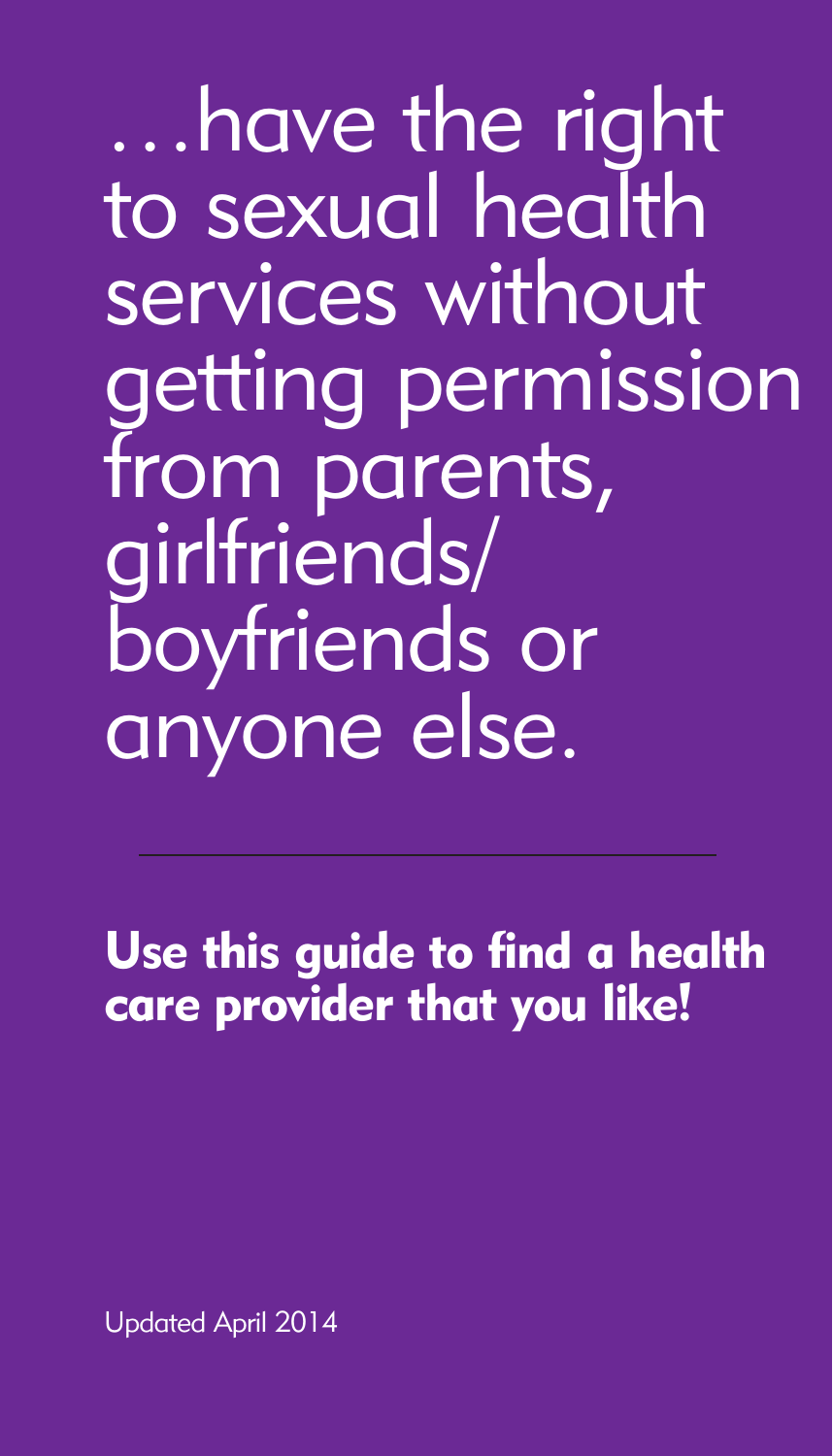# **All of the following clinics offer sexual health services for teens. These services may include:**

- Condoms
- Birth control
- Emergency contraception
- STD testing and treatment
- HIV testing
- Pregnancy testing

# **Look for these symbols:**

- $\frac{1}{\sqrt{1}}$  = All of the above services are available and free
- $\bigcirc$  = Copper IUD, hormonal IUD and implant available
- $\triangle$  = Abortion available
- $\Theta$  = Counseling available
- $\triangle$  = LGBTOI-specific services available (LGBTQI teens can get services at any listed clinic!)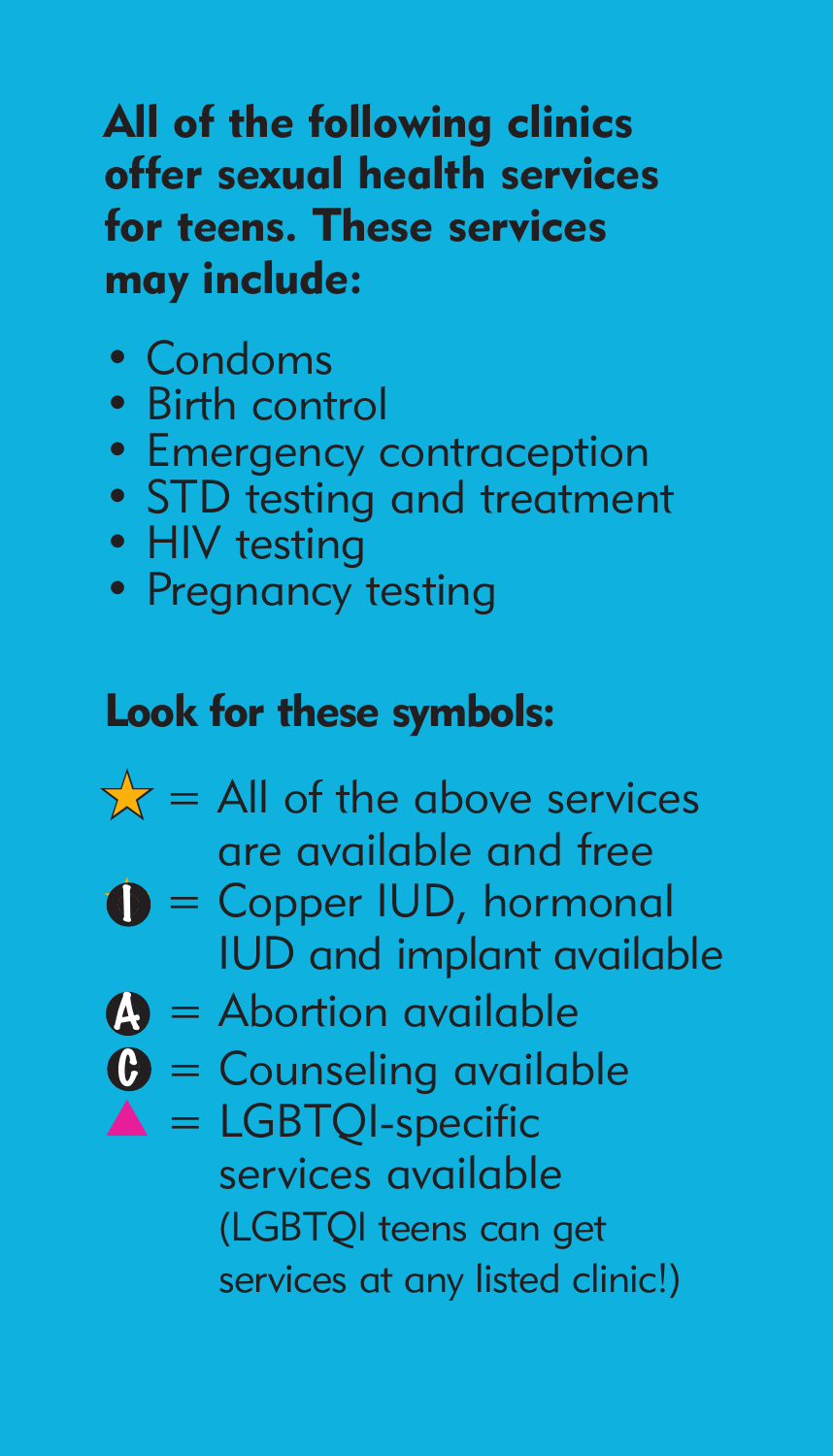Some clinics offer free services while others may charge for services. Gold Star (★) clinics offer many free services and birth control methods on site. These free birth control methods include the pill, shot, implant, copper IUD and emergency contraception. Also, some clinics will help you sign up for the free Family Planning Benefit Program which confidentially pays for sexual health care.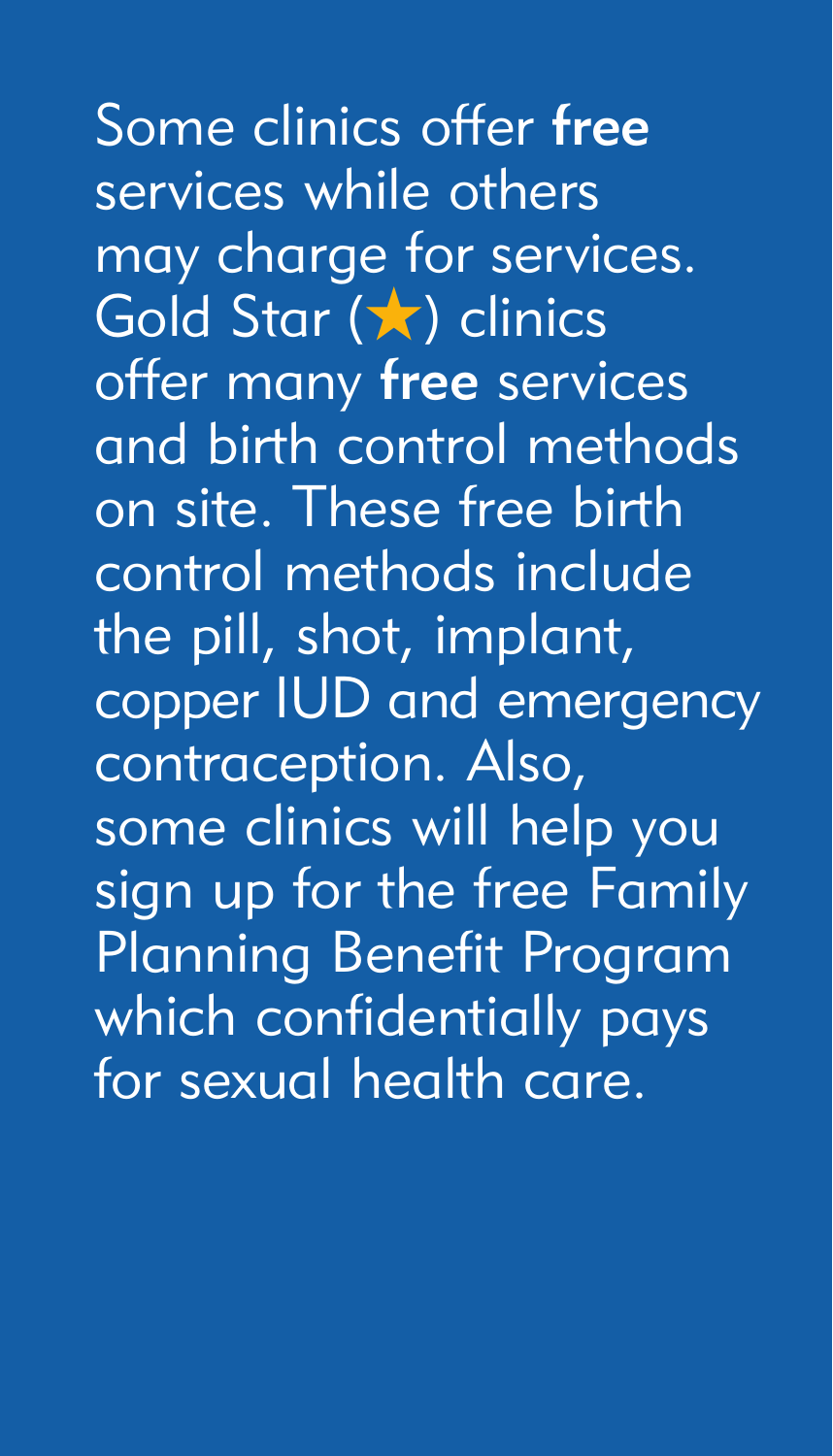# **If you're having sex, use BOTH birth control and condoms to help prevent pregnancy, HIV and STDs.**

**I've heard of the pill and the shot, but what else can I use?**

Birth control methods that best prevent pregnancy are the copper IUD, hormonal IUD and the implant. They are all safe for most young women to use and can be removed at any time. Look for the  $\bigcirc$  symbol in this guide to find a clinic where all three are available. Other safe and effective options include the patch and the ring.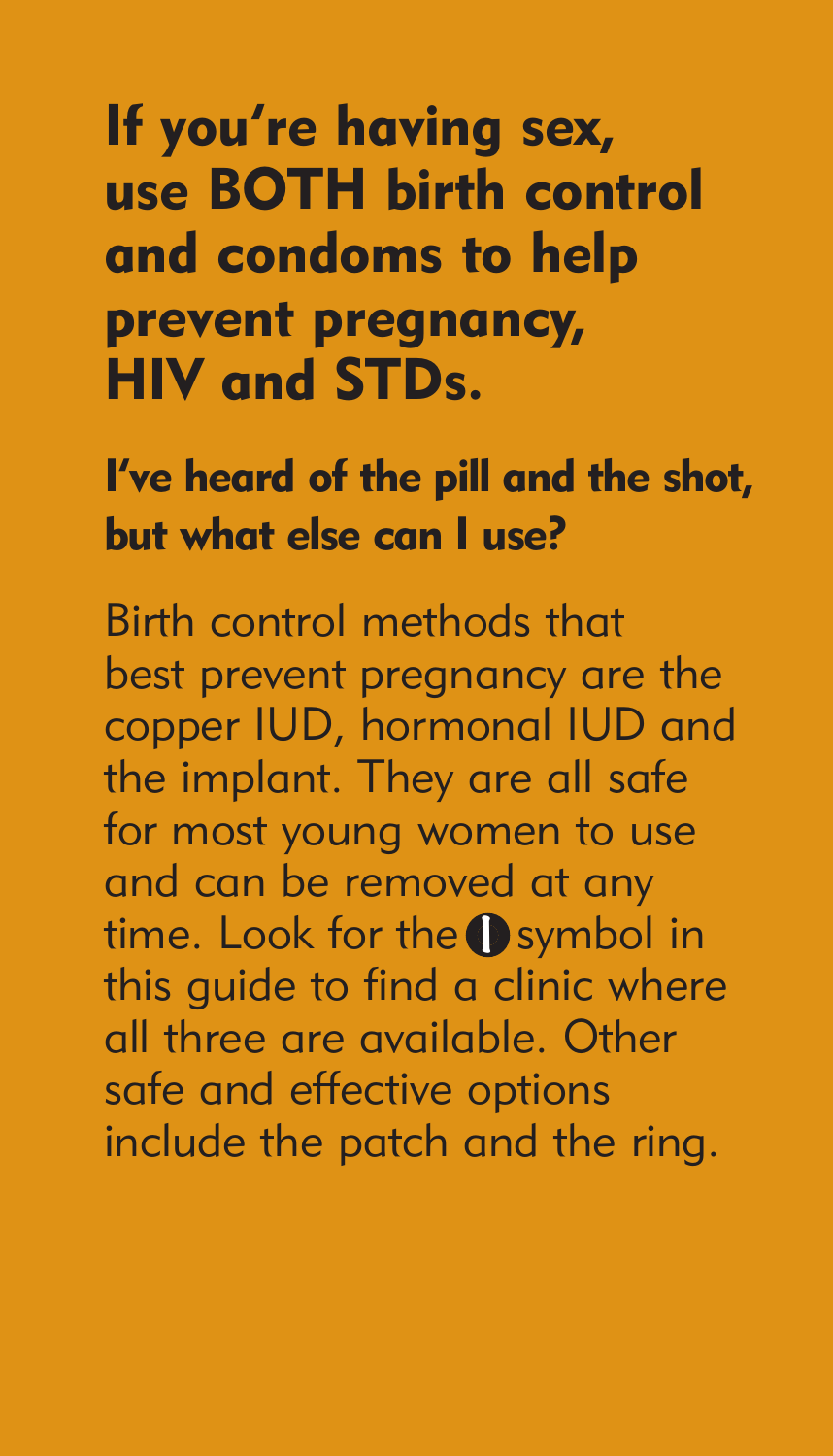"The IUD is a great option because it works so well to prevent pregnancy, lasts a few years at a time and is so easy to use."

**Jennifer**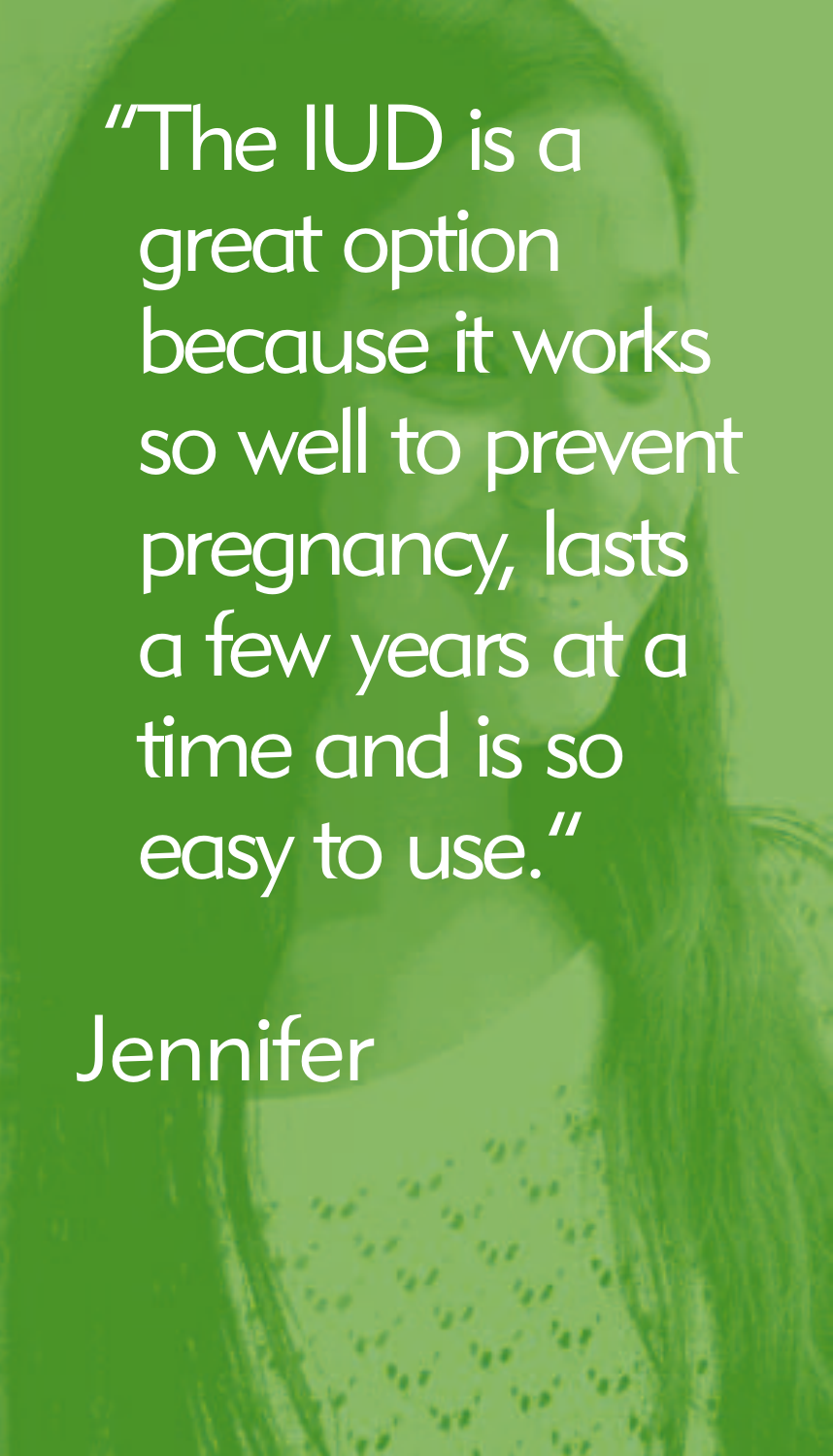**TO GO** BRONX **Adolescent and Young Adult** C **Health Program, Bronx Care at Third Avenue, Bronx Lebanon Hospital Center/ MLK Health Center** 2739 Third Avenue Bronx, NY 10451 Phone:718-838-1016 Subway: **2 5** - 3rd Ave.; **4** -149th St.- Grand Concourse

**WHERE**

# ▲ **Heights Health Center**<br>25 East 183rd Street **Bronx Teens Health Center at Morris** C

25 East 183rd Street Bronx, NY 10453 Phone: 718-483-1270 ext. 8579 Subway: **4 D** -183rd St.

# ★ **Center for Child Health and Resiliency**

<sup>890</sup> Prospect Avenue Bronx, NY 10459 Phone: 718-991-0605 Subway: **2 5** - Prospect Ave.

★ **Children's Aid Society – H** Bronx Health Services 910 East 172nd Street, 3rd Floor Bronx, NY 10460 Phone: 347-767-2200 Subway: **2 5** -174th St.; **28** - Freeman St.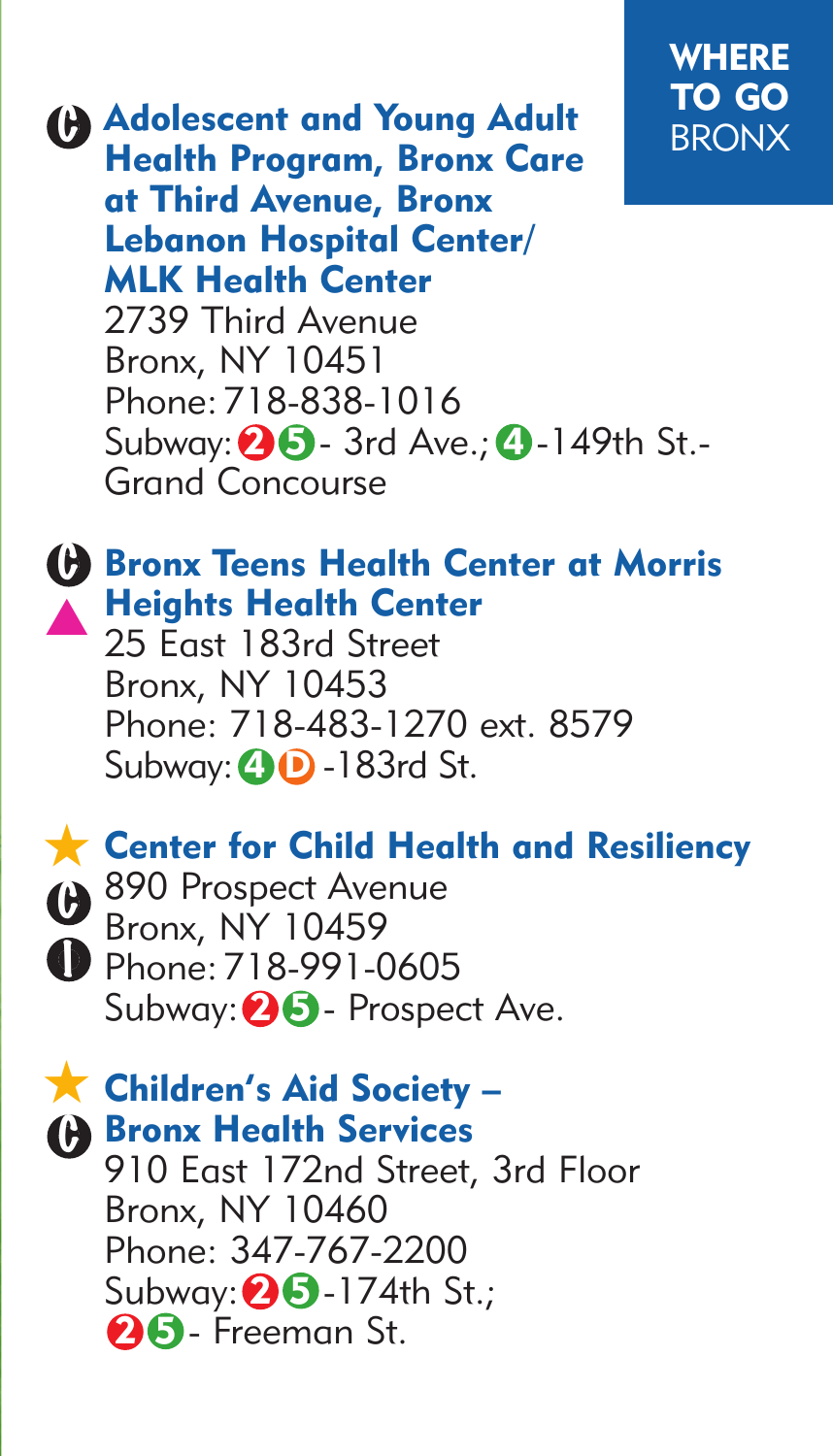# **Community Healthcare Network –** ★ **Bronx Health Center** 975 Westchester Avenue ▲

Bronx, NY 10459 Phone: 718-320-4466 Subway: **2 5** - Intervale Ave.

# ★ Community Healthcare Network -

**Tremont Health Center**<br>4215 Third Avenue, 2nd Floor<br>Bronx, NY 10457 Phone: 718-294-5891 Subway: **B D** - Tremont Ave.; **26** - 149th St. and 3rd Ave.

# **Institute for Family Health – Mt. Hope Family Practice** <sup>130</sup> West Tremont Avenue Bronx, NY <sup>10453</sup> **★ Institute for Family Health -**A

Phone: 718-583-9000 Subway: **4** -176th St. ▲ **B** Bronx, NY 10453

I

**★ Institute for Family Health –** Stevenson **Family Practice**<br>
731 White Plains Road **Bronx, NY 10473** Phone: 718-589-8775 Subway: **6** - Parkchester ▲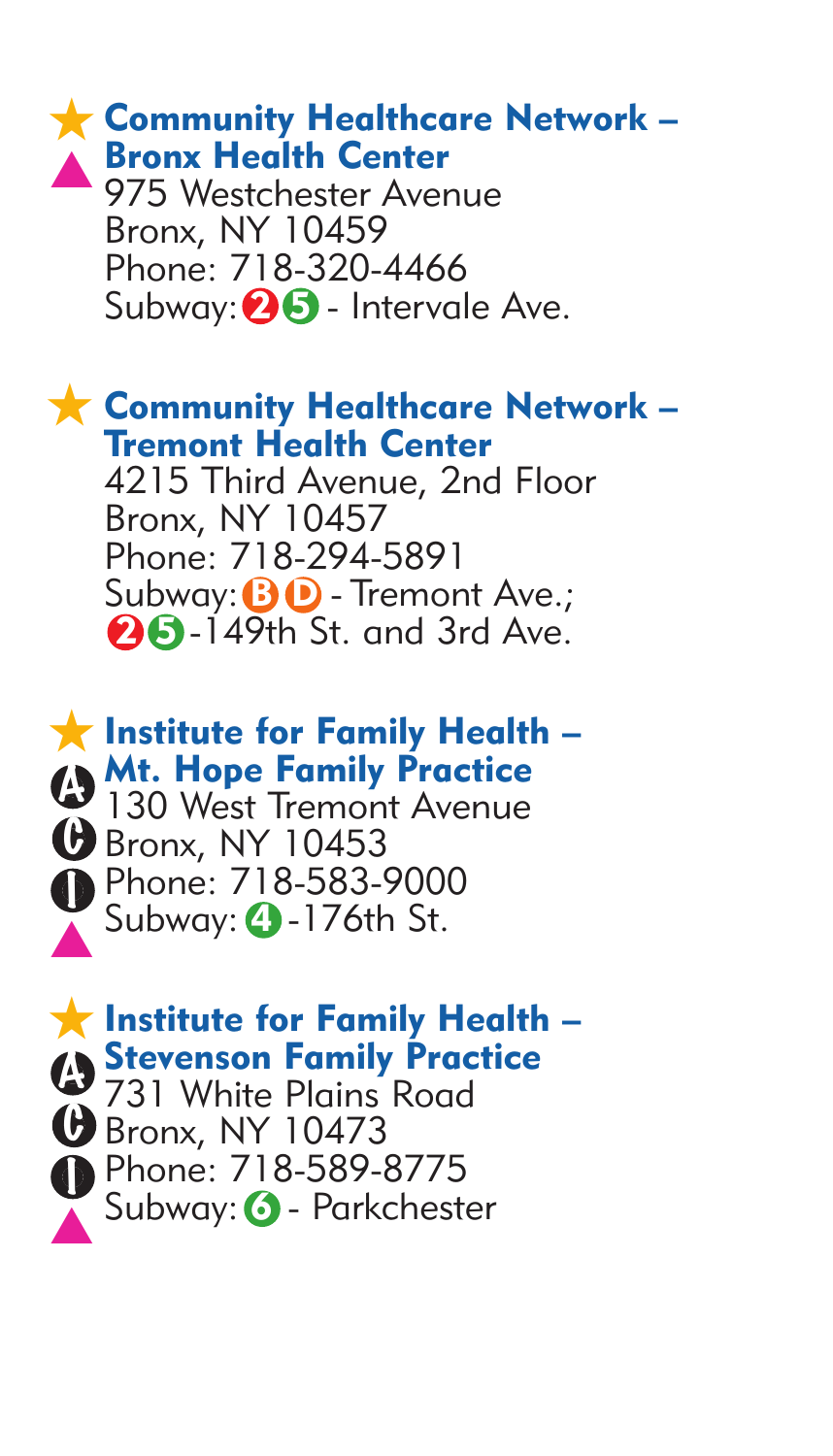### **WHERE TO GO** BRONX

**Institute for Family Health –<br><b>Urban Horizon Family Practice**<br>50 East 168th Street<br>Bronx, NY 10452 Phone: 718-293-3900 Subway: **4** -167th St. **★ Institute for Family Health -B** Bronx, NY 10452 A I

**Institute for Family Health –<br><b>Walton Family Practice**<br>1894 Walton Avenue<br>Bronx, NY 10453 **★ Institute for Family Health -**A

Phone: 718-583-3060 Subway: **4** - 176th St. ▲ **B** Bronx, NY 10453

▲

I

#### **Lincoln Hospital (HHC)**

234 East 149 Street, 1st Floor, 1C2 Bronx, NY 10451 Phone: 866-ZIP-Teen (947-8336), Option <sup>1</sup> Subway: **2 4 5** -149th St./ Grand Concourse

### **Montefiore - Adolescent REP** C

▲ 3514 Wayne Avenue<br>Bronx, NY 10467 Phone: 718-882-0023 Subway: **4** - Mosholu Pkwy.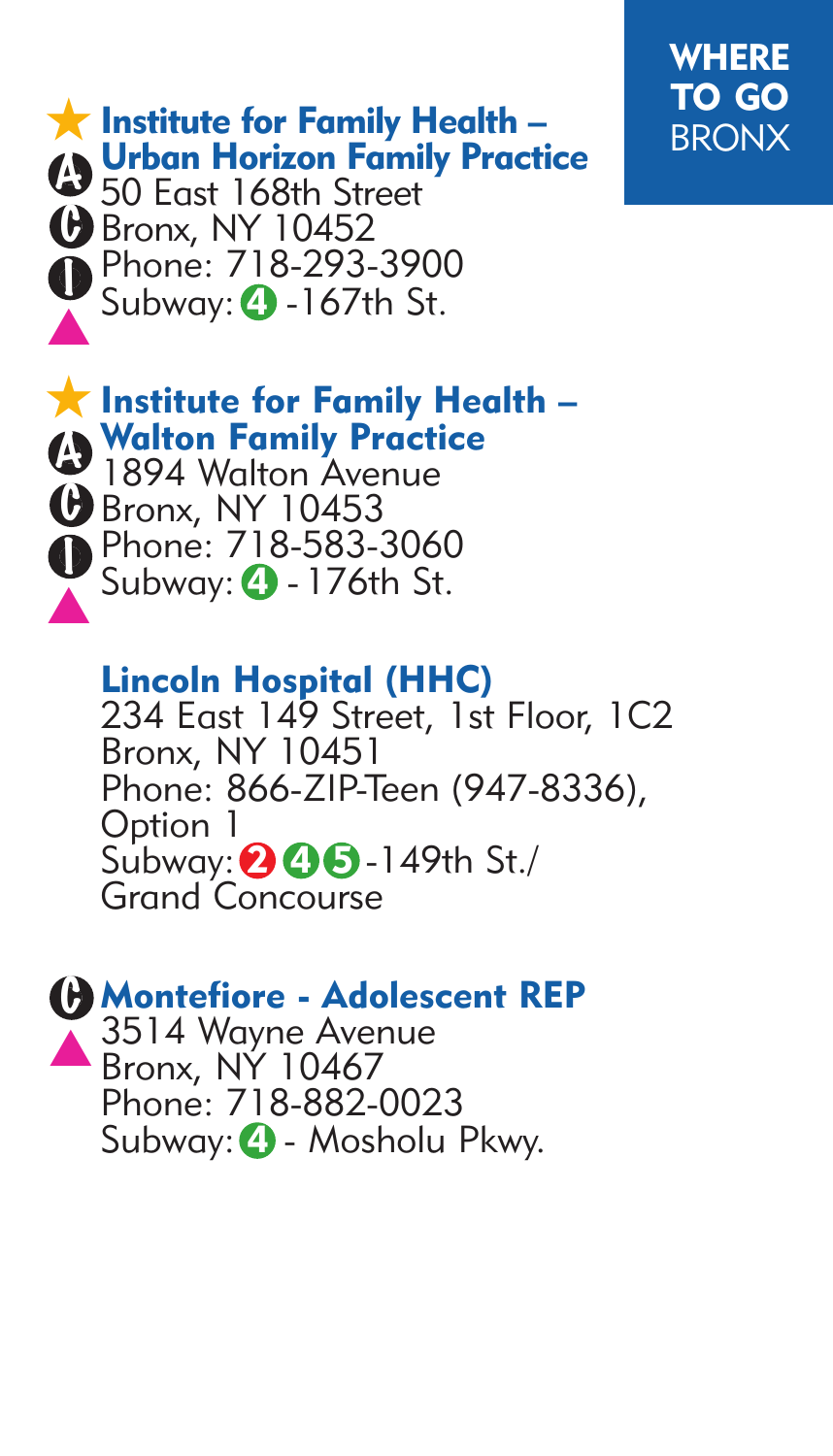# **Montefiore Medical Group – Comprehensive Health Care Center (Member of the Bronx Community Health Network)** <sup>305</sup> East 161st Street Bronx, NY <sup>10451</sup> Phone: 718-579-2500 Subway: **B D 4** -161st St./Yankee Stadium (H) Montefiore Medical Group -

### **Montefiore Medical Group – Family Health Center (Member of the Bronx Community Health Network)** C Bronx, NY 10458 Phone: 718-329-8453 Subway: **B D** - Kingsbridge Rd. **A** Montefiore Medical Group -360 East 193rd Street

### **Montefiore Medical Group – Williamsbridge Family Practice (Member of the Bronx Community Health Network)** 3448 Boston Road C Montefiore Medical Group -

Bronx, NY 10469 Phone: 718-547-6111 Subway: **5** - Gun Hill Rd.

# **Morris Heights Health Center<br><b>Women's Health And Birthing Pavilion**<br>70 West Burnside Avenue<br>Bronx, NY 10453

Phone: 718-716-2229 Subway: **<sup>4</sup>** - Burnside Ave. (Females Only)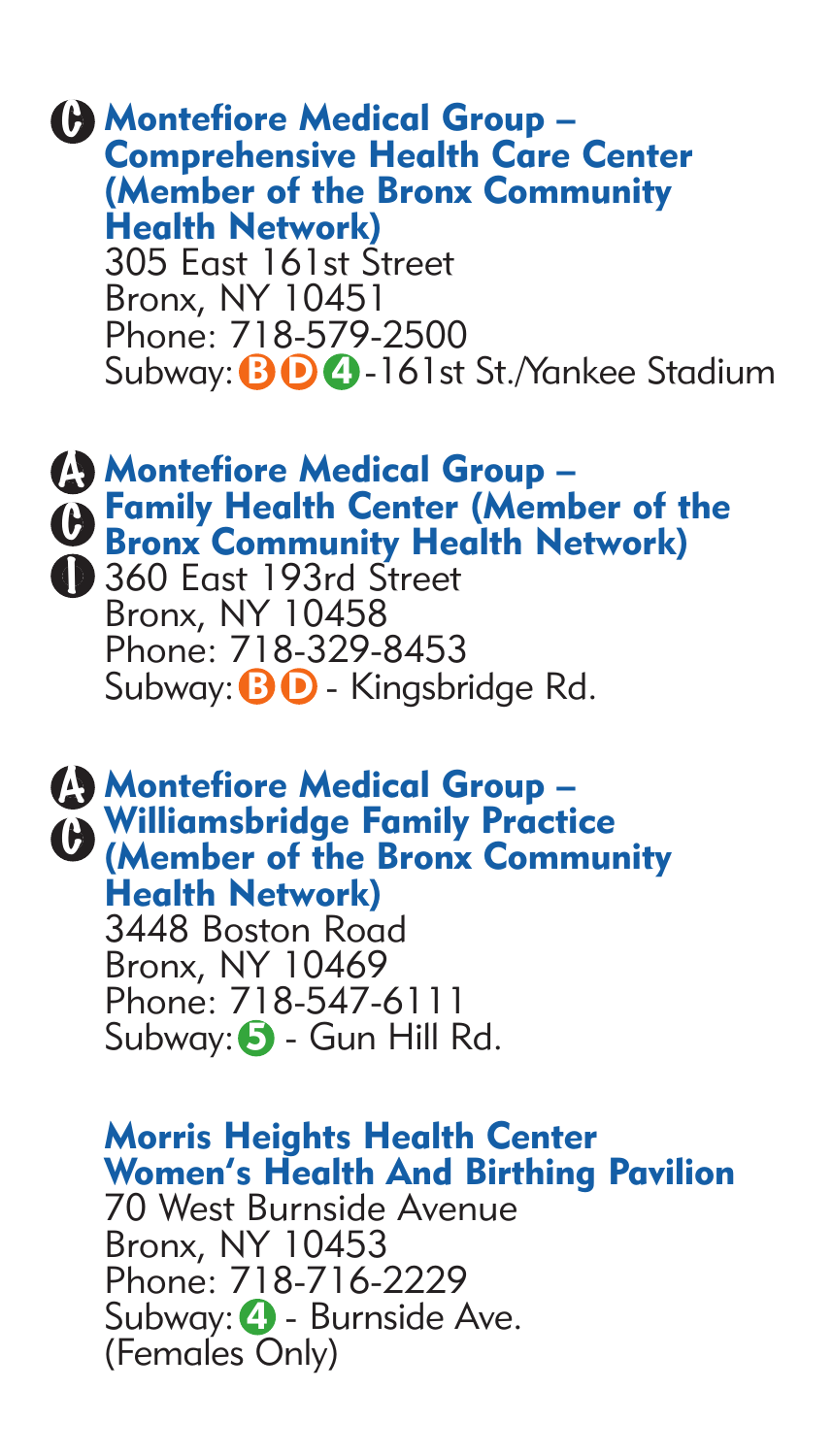

# **North Central Bronx Hospital (HHC)**

<sup>3424</sup> Kossuth Avenue, Room 2D-01 Bronx, NY 10467<br>Phone: 718-519-3333 between 8:30am-4pm or 718-918-5700<br>after hours and weekends<br>Subway: **4** - Mosholu Pkwy.

# **Planned Parenthood of New York City – Bronx Center** <sup>349</sup> East 149th Street Bronx, NY <sup>10451</sup> ★ Planned Parenthood of New York City -A

Phone: 212-965-7000 or 800-230-Plan Subway: **2 5** -149th St. and Third Ave.

# **Segundo Ruiz Belvis (Teen Clinic) (HHC)** ★

<sup>545</sup> East 142nd Street Bronx, NY <sup>10454</sup> Phone: 718-579-1737<br>Subway: 0 -138th St. and Brook Ave.: **26** - 149th St. and Third Ave.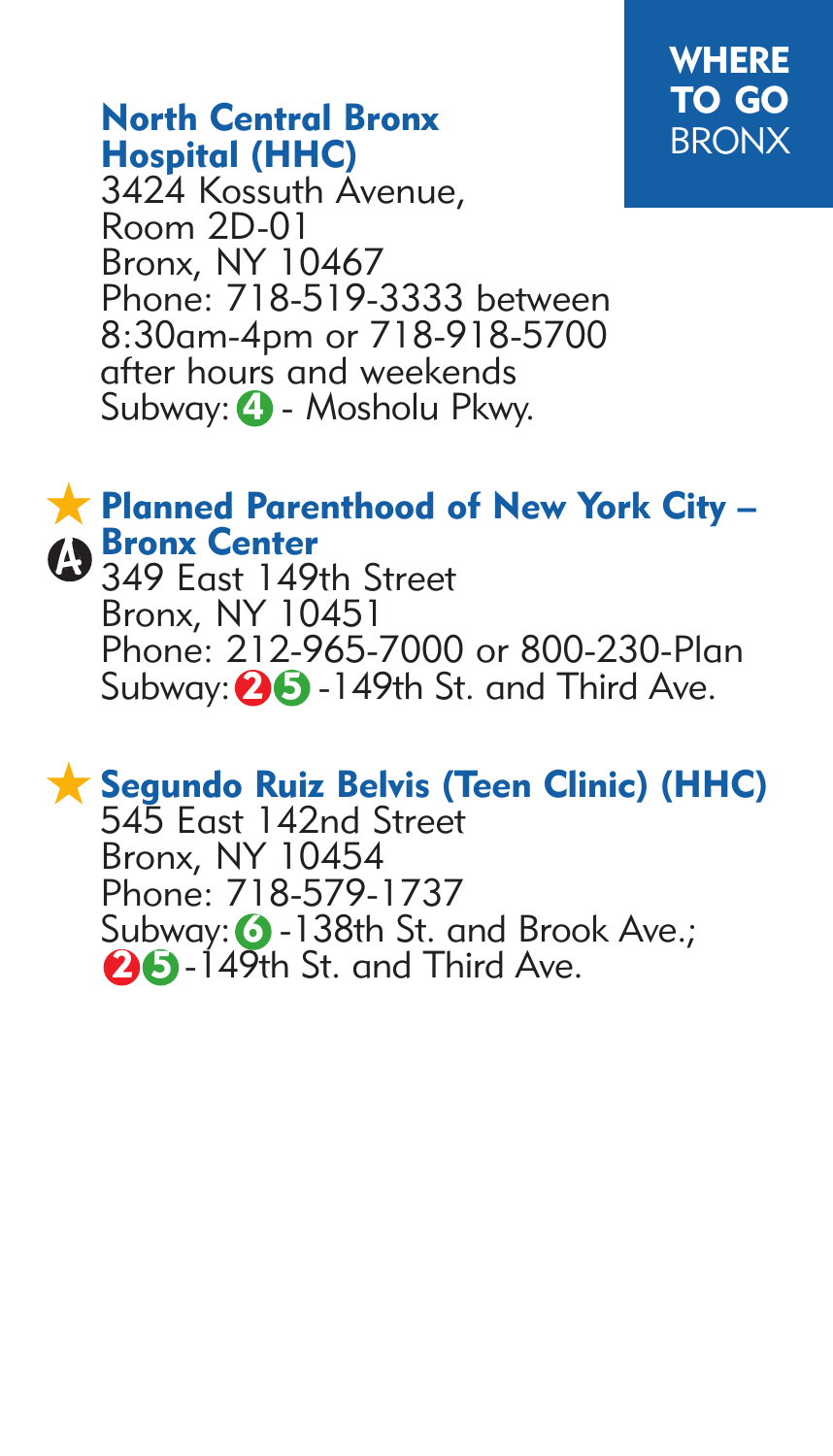"It's important to trust each other, but it's just as important to get tested regularly and use birth control and condoms every time.'

# Chris

If you go to <sup>a</sup> public high school, get free condoms and sexual health information from your health resource room. If your school has <sup>a</sup> health center, condoms and sexual health services may be available. Check to find out!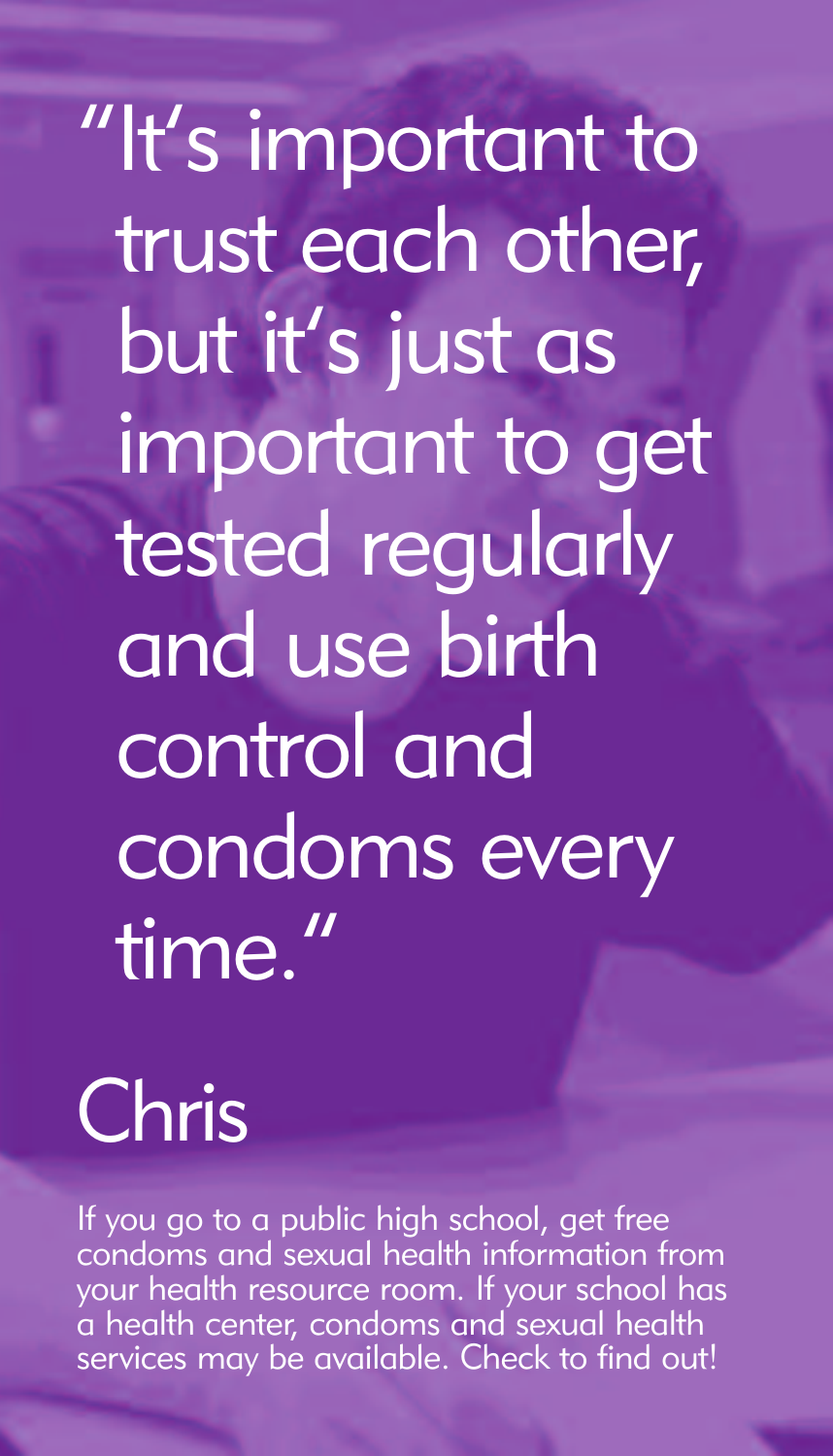### **Brooklyn Adolescent Center** C **at Brooklyn Hospital** 121 Dekalb Avenue, 1st Floor Brooklyn, NY 11201 Phone: 718-250-6641 Subway: **2000** - Nevins St.; **BOR** - Dekalb Ave.



# C **Network – CABS Health Center** C **Community Healthcare**

★

94-98 Manhattan Avenue Brooklyn, NY 11206 Phone: 718-388-0390 Subway: **G** - Broadway; **M J** - Lorimer St.

★ Community Healt<br>**① Caribbean House** ▲ Phone: 718-778-0198 **Community Healthcare Network –** 1167 Nostrand Avenue Brooklyn, NY 11225 Subway: **2 5** - Winthrop St.

**Community Healthcare Network –** ★ **Dr. Betty Shabazz Health Center** 999 Blake Avenue CBrooklyn, NY 11208 Phone: 718-277-8303 Subway: **C** - Shepard Ave.; **3** - New Lots Ave.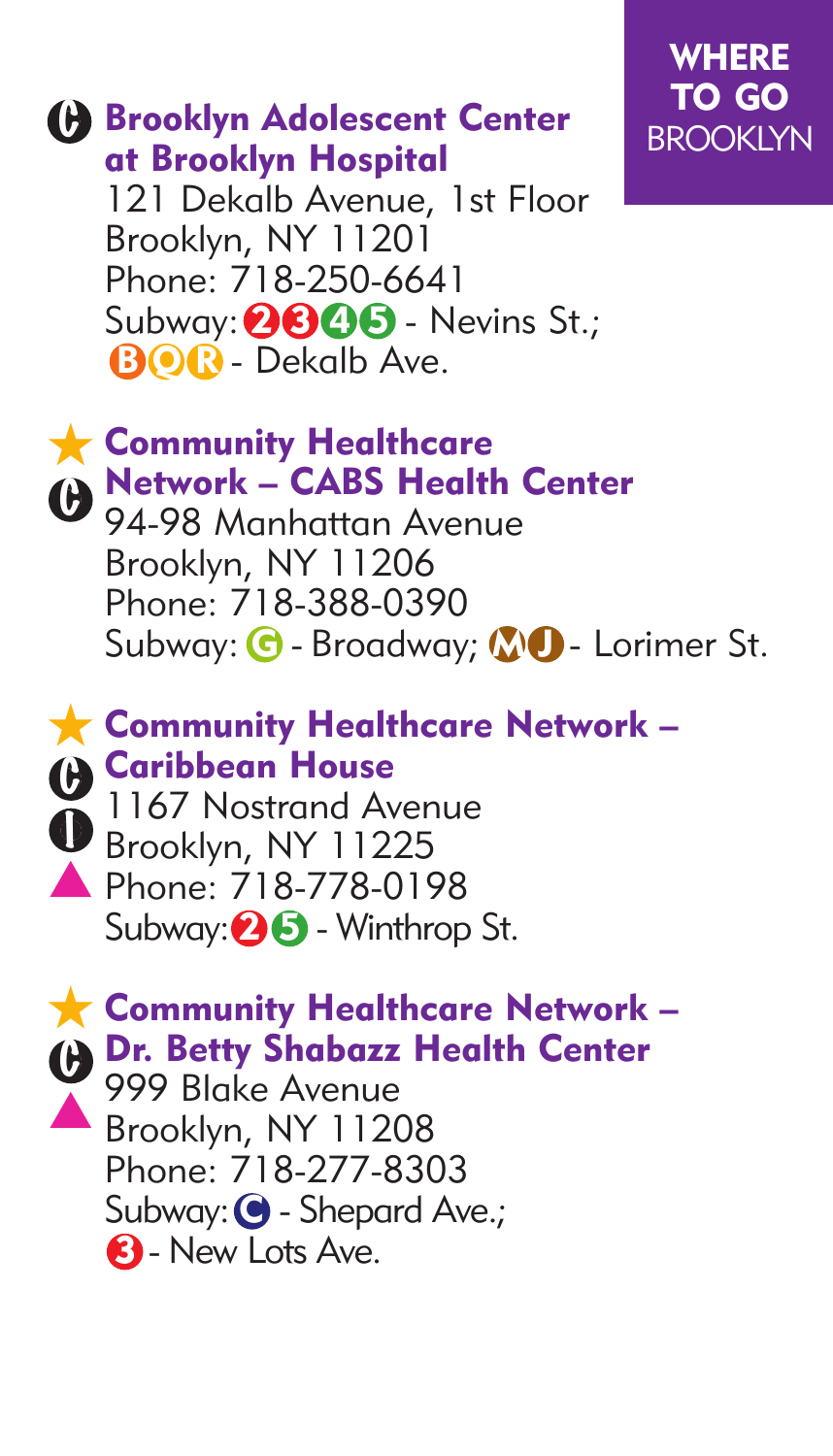**Coney Island Hospital (Teen Clinic) (HHC)** A **Case of Command Parkway**<br>President AIX 11225 Brooklyn, NY 11235 Phone: 718-616-3191 Subway: **B Q** - Sheepshead Bay; **F** - Stillwell Ave.

**Cumberland Diagnostic** C **and Treatment Center (HHC)** 100 North Portland Avenue, 2nd Floor Brooklyn, NY 11205 Phone: 718-388-5889 Subway: **BOB** - Dekalb Ave.; **2305** - Nevins St.; **ACF** - to Jay St./Borough Hall

### **East New York Diagnostic and Treatment Center (HHC)**

2094 Pitkin Avenue Brooklyn, NY 11207 Phone: 718-240-0460 Subway: **C** - Liberty Ave.; **L** - Sutter Ave.

# ★ **Kings County Hospital (HHC)**

**D** 541 Clarkson Avenue, Building E Brooklyn, NY 11203 Phone: 718-245-3502 or 718-245-3503 Subway: **2 5** - Winthrop St.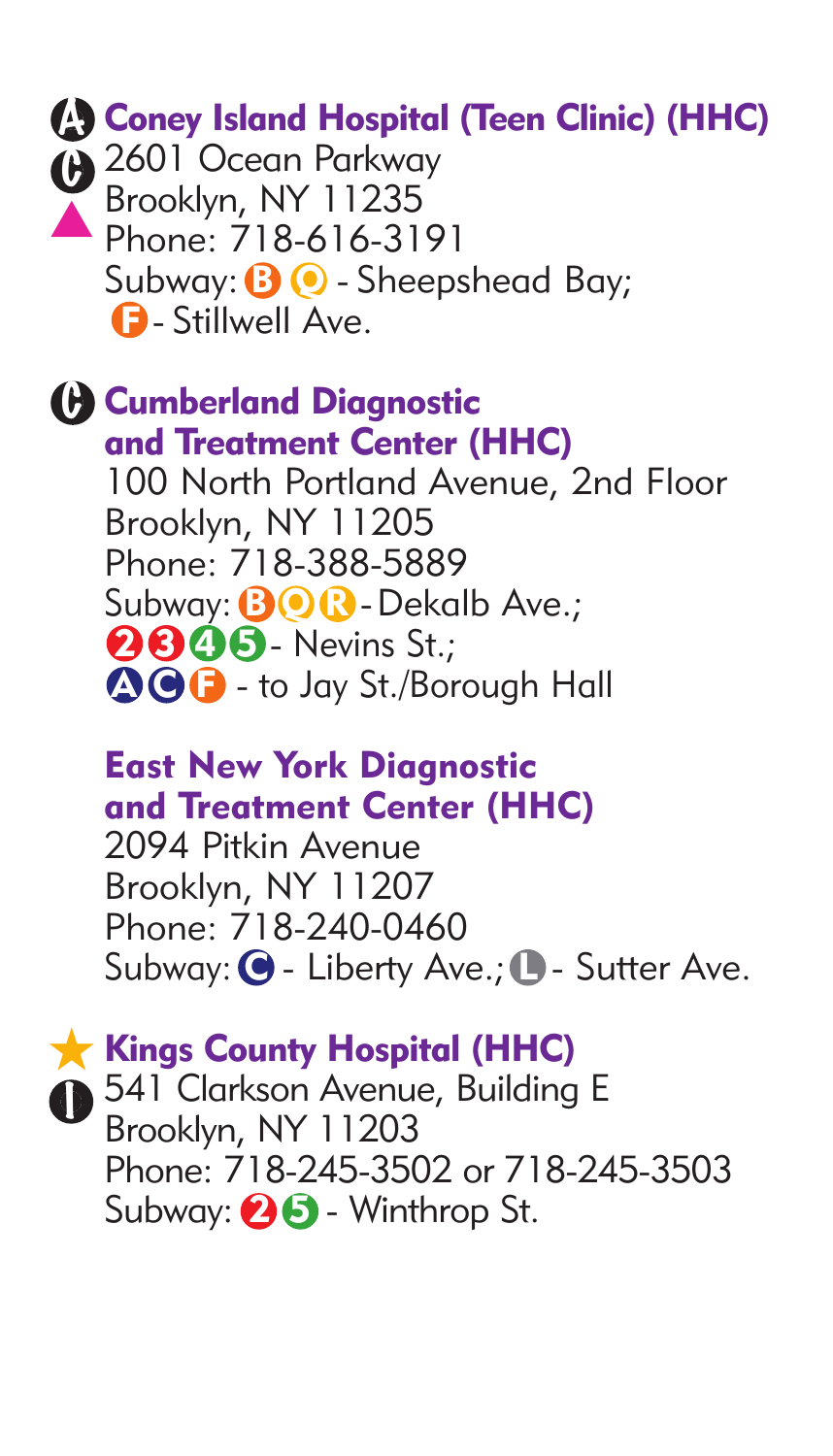

### **Lutheran Family Health Centers – Park Slope (Project SAFE Teen Health Clinic)**

220 13th Street Brooklyn, NY 11215 Phone: 347-880-8042 Subway: **RFG** - 4th Ave./9th St.

★ MI**C – Eastern Parkway**<br>← 1873 Eastern Parkway **MIC – Eastern Parkway** Brooklyn, NY 11233 Phone: 718-498-1001 Subway: **ACL** - Broadway Junction

**MIC – Fort Greene** ★ MIC – Fort Greene<br>A 295 Flatbush Avenue Extension Brooklyn, NY 11201 Phone: 718-522-1144 Subway: **A C** - Jay St.; **2345** - Nevins St.; **QRI**: Dekalb Ave. C

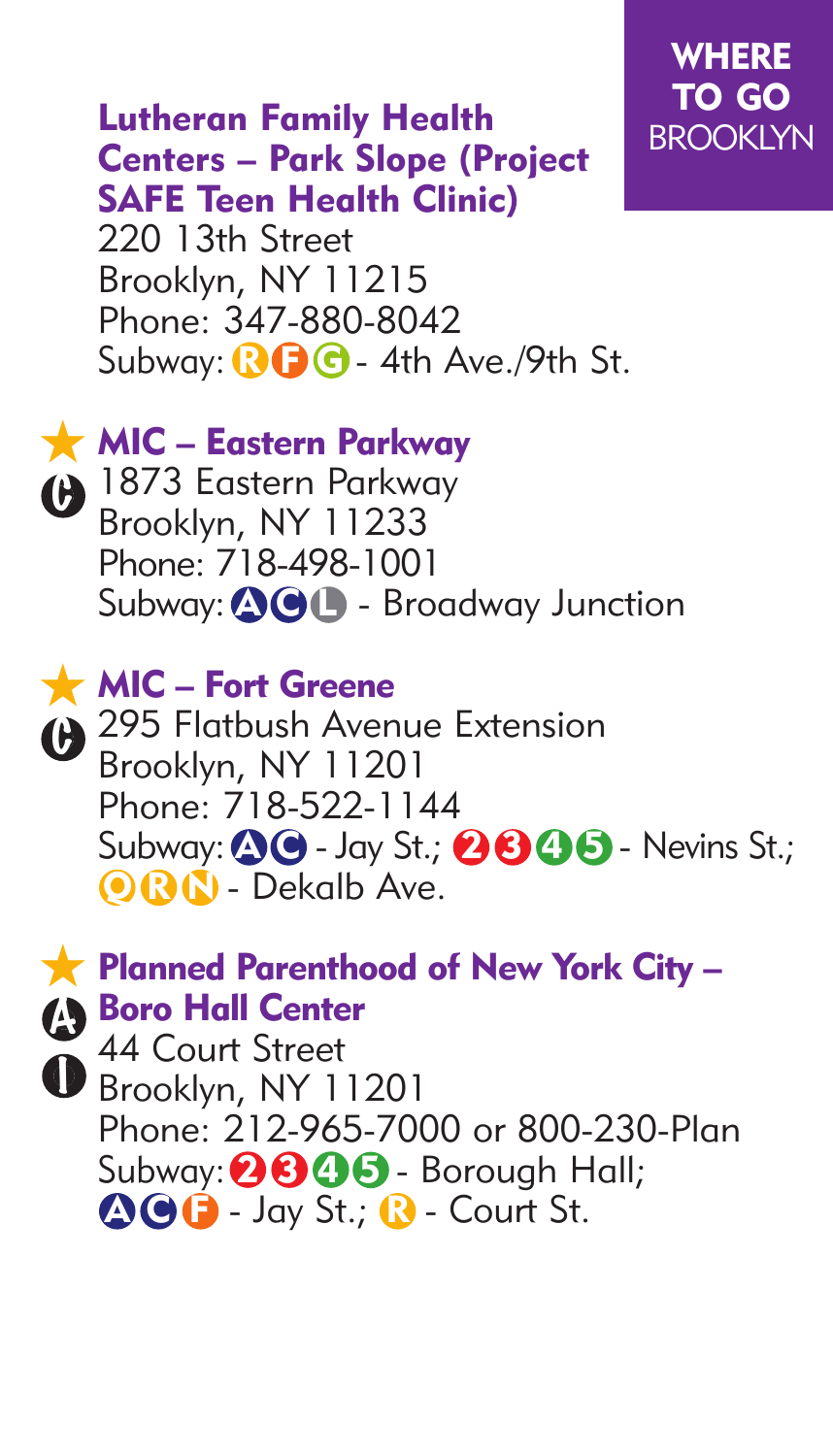### C **SUNY Downstate - HEAT Program**

▲ 470 Clarkson Avenue,<br>Nursing Station 41, 4th Floor, Brooklyn, NY 11203 Phone: 718-467-4446 Subway: **2 5** - Winthrop St.

A **Woodhull Hospital (HHC)**

**B** 760 Broadway Brooklyn, NY<sup>11206</sup> Phone: 718-388-5889 Subway:  $\bigcirc$  M<sup>2</sup> - Flushing Ave.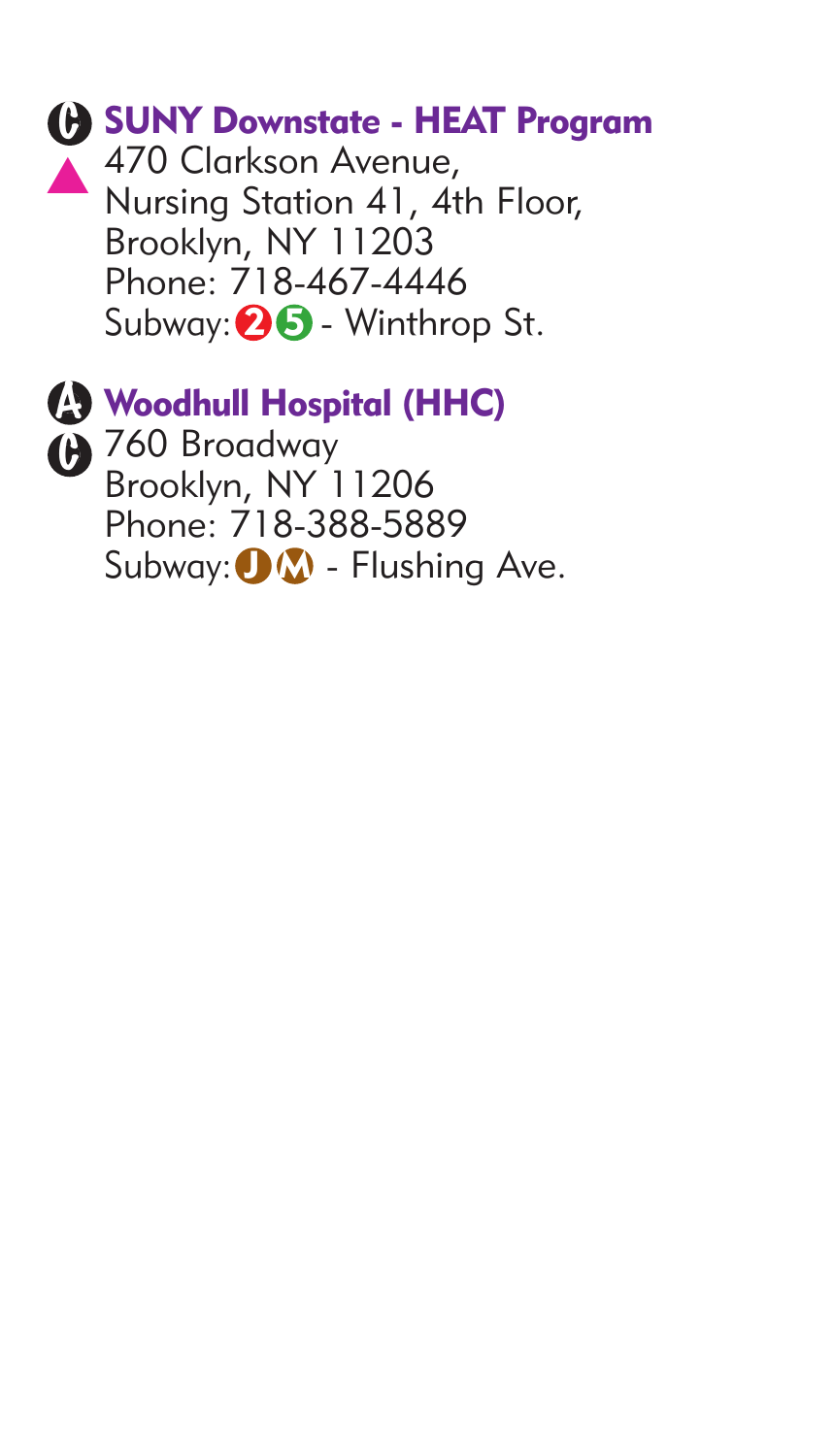



Phone: 212-562-1864 Subway: **6** -28th St.



### **Callen-Lorde Community** C C **Health Center**

356 West 18th Street New York, NY 10011 Phone: 212-271-7200 Subway: **AC E L** -14 St.

**Charles B. Wang Community Health Center**

125 Walker Street, 2nd Floor New York, NY 10013 Phone: 212-226-3888 Subway: **DIRQOF46** - Canal St.



**Children's Aid Society –** ★

**Milbank Health Services** C14-32 West 118th Street New York, NY 10026 Phone: 212-369-8339 Subway: **2 3** - 116th St.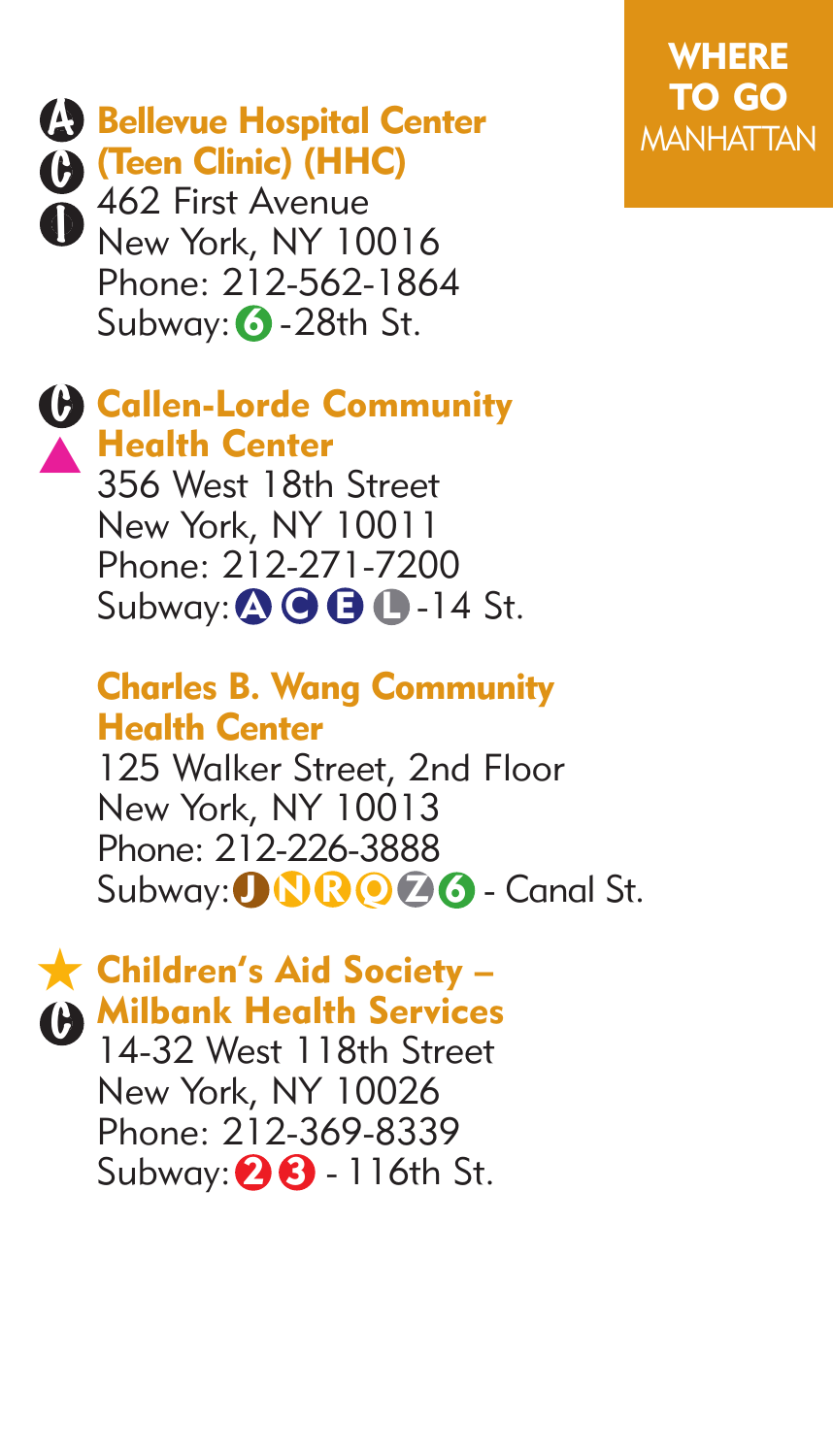### ★ **Community Healthcare Network – Community League Health Center**

1996 Amsterdam Avenue New York, NY 10032 Phone: 212-781-7979 Subway: **1** - 157th St.; **A** - 145th St.

# ★ **Community Healthcare Network –**

▲ **Downtown Health Center** 150 Essex Street New York, NY 10002 Phone: 212-477-1120 Subway: **F** - Delancey St.; **D M**  $\Omega$  - Essex St.



### **The Door**

C

**★ The Door**<br>A 555 Broome Street New York, NY 10013 Phone: 212-453-0222 Subway: **C E** - Spring St.; **1** - Canal St.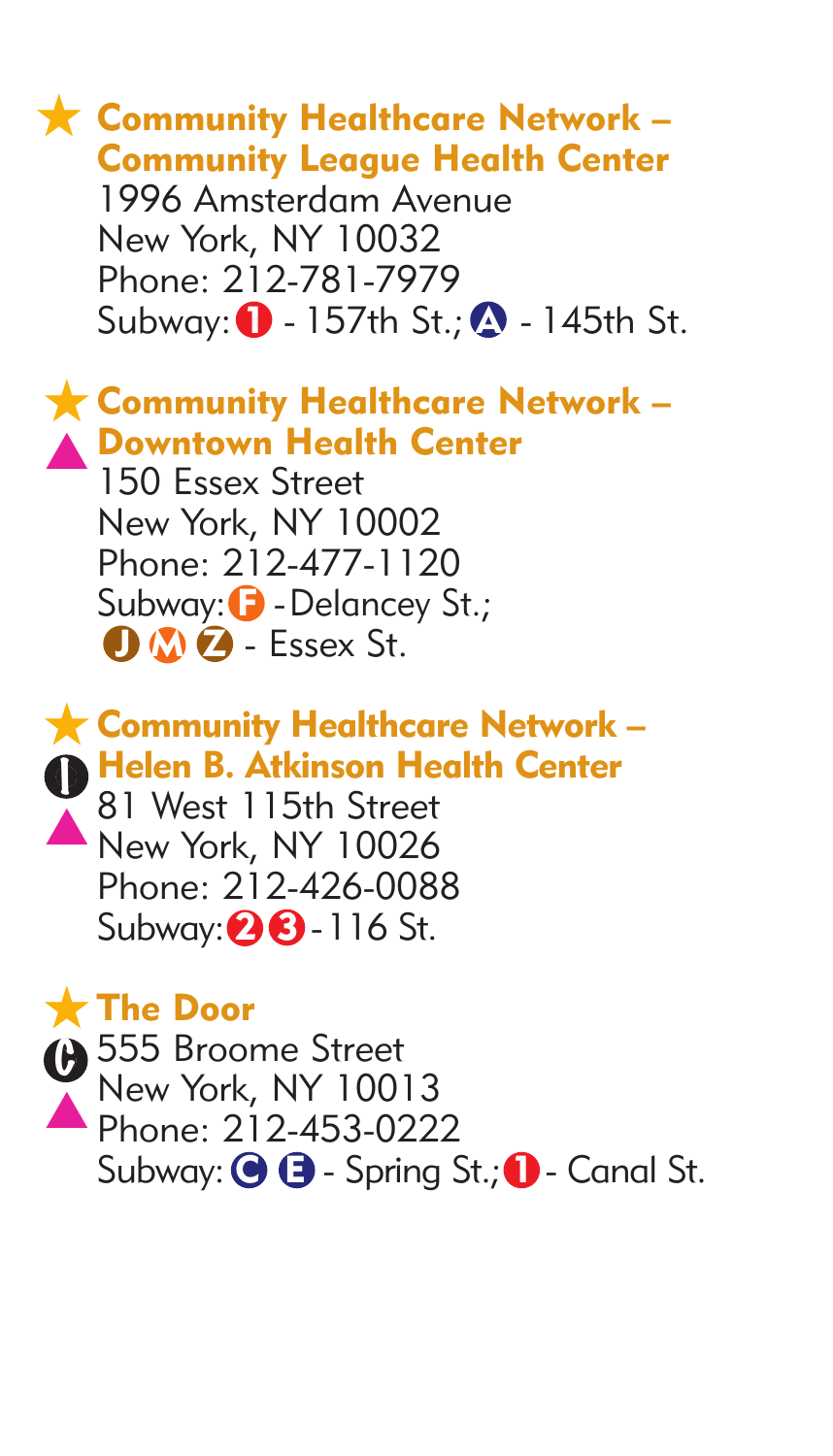### MANHATTAN **Gouverneur Health** C **(Teen Clinic) (HHC)**

227 Madison Street, 3rd Floor New York, NY 10002 Phone: 212-238-7208 Subway: **F** - East Broadway



#### **Gouverneur Health – Roberto** C**Clemente Center (HHC)**

540 East 13th Street New York, NY 10009 Phone: 212-387-7400 Subway: **L** - 1st Ave.

#### ▲ Harlem Health Promotion **– Project STAY**

610 West 158th Street New York, NY 10032 Phone: 646-319-4998 Subway: **1** -157th St.

### **Harlem Hospital Family Planning Clinic (HHC)**

46 West 137th Street, RHB 2nd Floor New York, NY 10037 Phone: 212-939-8275 or 212-939-8422 Subway: **2 3** -135th St.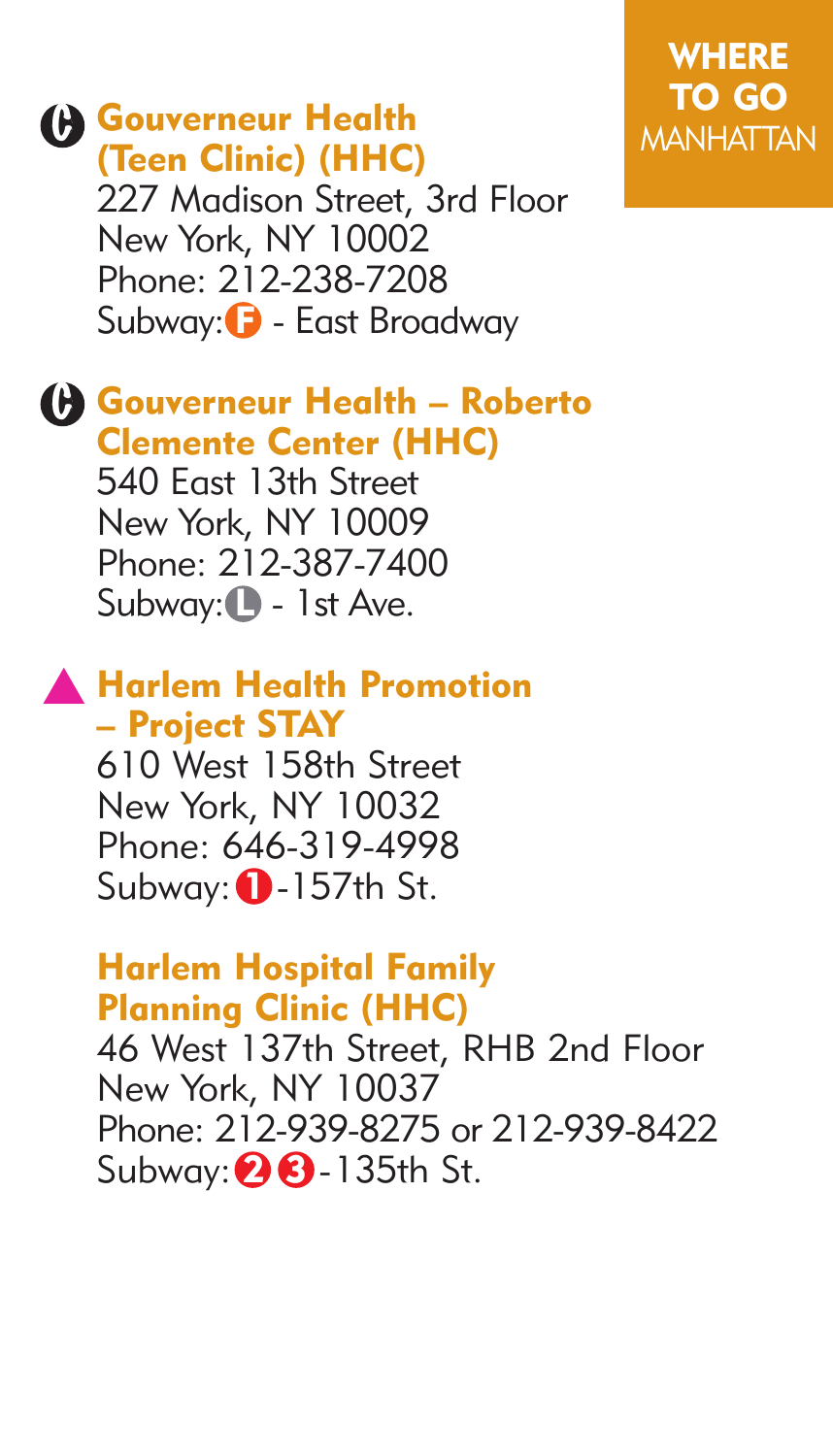★ **Institute for Family Health –** ▲ Phone: 212-253-1830 A **13th Street Family Practice** 113 East 13th Street<br>New York, NY 10003 Subway: **NOR0500** - 14th St./ Union Square

## ★ **Institute for Family Health –** A **Amsterdam Family Practice**

▲ Phone: 212-865-4104 1690 Amsterdam Avenue<br>New York, NY 10025 Subway: **128** - 96 St.

★ **Institute for Family Health –** ▲ Prione: 212-423-4301<br>Subway: **4** -125th St. A **Harlem Family Practice** 1824 Madison Avenue New York, NY 10035  $\Theta$  (at 119th Street) Phone: 212-423-4500

★ **Institute for Family Health –** ■ Subway: **NOBO0** -14th St./<br>
Union Square A **Sidney Hillman Phillips Family Practice** 16 East 16th Street Phone: 212-206-5200 **D** New York, NY 10003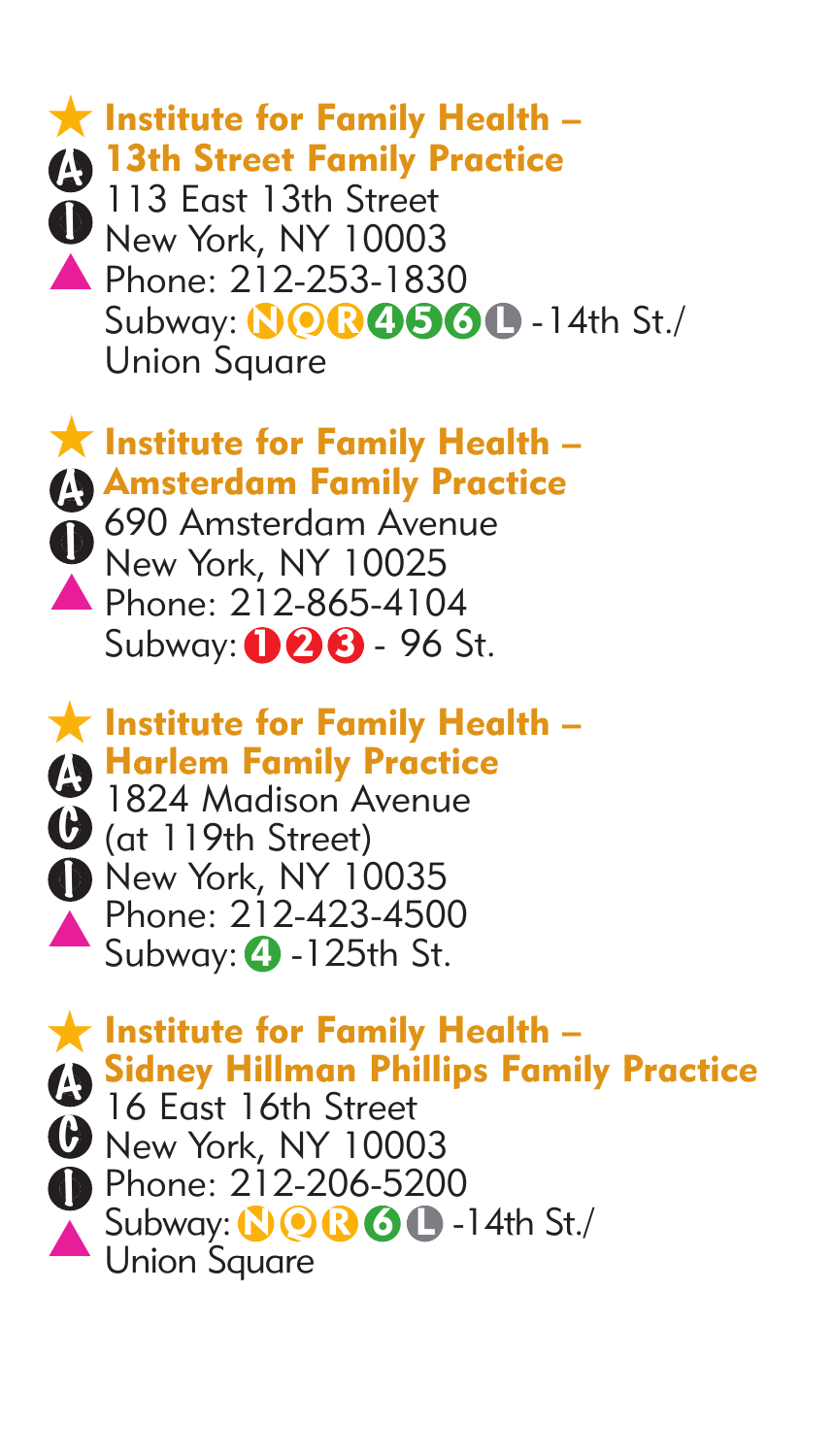# **Metropolitan Hospital (HHC)**<br>1901 First Avenue



1901 First Avenue, OPB 7th Floor New York, NY 10029 Phone: 212-423-7408 or 212-423-6603 Subway: **6** - 96th St.

**Mount Sinai – Adolescent** ★ **Health Center**<br>2012-320 East 94th Street New York, NY 10128 ▲ Phone: 212-423-3000 Subway: **6** - 96th St./Lexington Ave.



★ **New York Presbyterian – Audubon Family**

1 21 Audubon Avenue, 1st Floor<br>• New York, NY 10032 C **Planning Center** Phone: 866-463-2778 or 212-305-9321 Subway: **AC1** -168th St. (Females Only)



★ **New York Presbyterian –**

**Foung Men's Clinic**<br>
21 Audubon Avenue, 1st Floor New York, NY 10032 Phone: 866-463-2778 or 212-305-9321 Subway:  $\textcircled{9}\textcircled{1}$  - 168th St. (Males Only)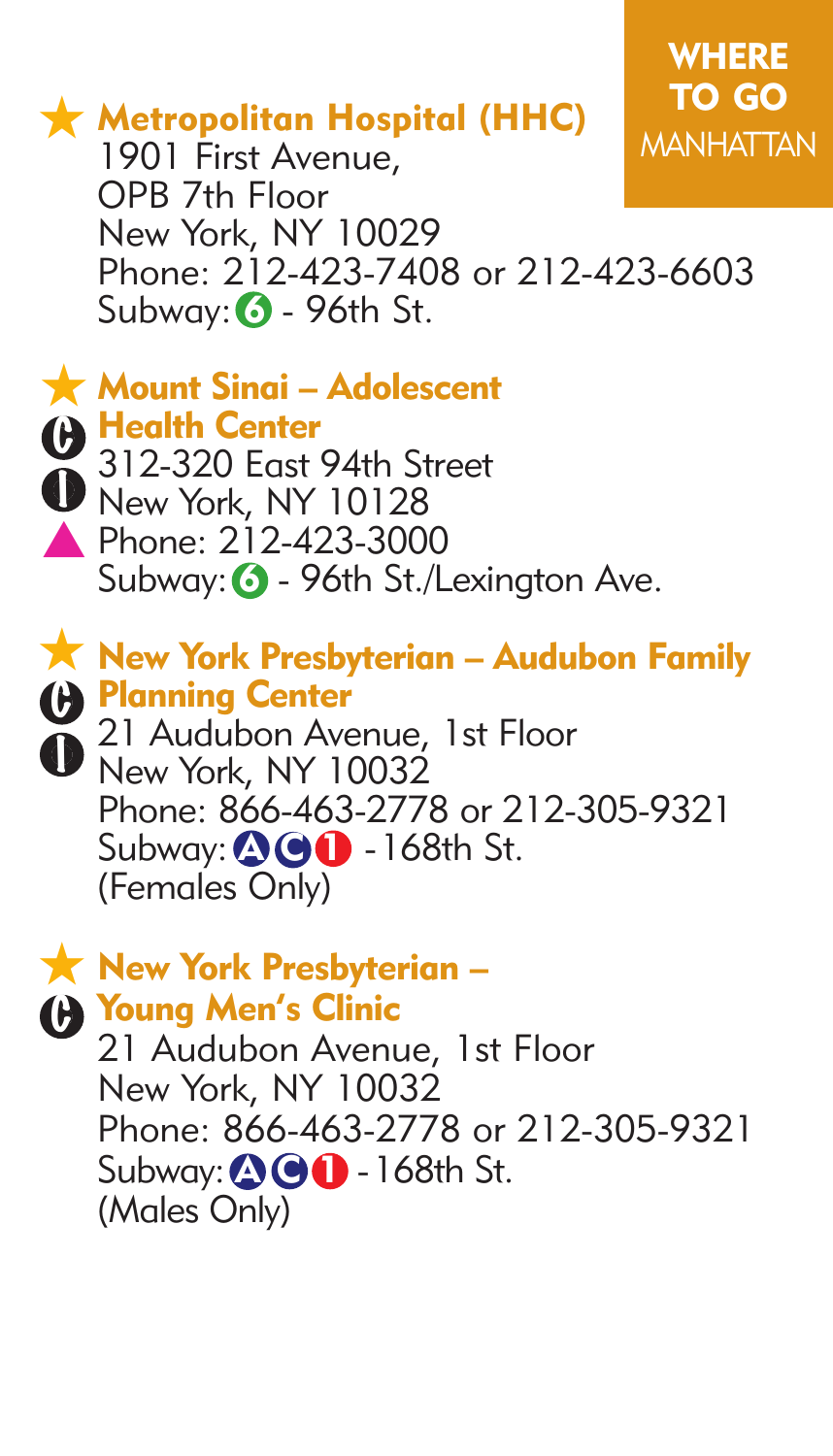## A **Parkmed NYC**

800 Second Avenue, 6th Floor New York, NY 10017 Phone: 646-898-2100 Subway: **4567S** - Grand Central Station/42nd St.

## **Planned Parenthood of New York City –** ★ **Margaret Sanger Center** A

26 Bleecker Street New York, NY 10012 Phone: 212-965-7000 or 800-230-Plan Subway: **6** - Bleecker St.; **GMBD** - Broadway/Lafayette St.

A **William F. Ryan/**

### **Chelsea-Clinton Community**<br> **Wealth Contor Health Center**

645 Tenth Avenue New York, NY 10036 Phone: 212-265-4500 Subway: **A C E** -42nd St.-Port Authority

# A **William F. Ryan Network** C **Mobile Medical Van**

110 West 97th Street New York, NY 10025 Phone: 212-316-8374 Subway: **123BC** - 96th St.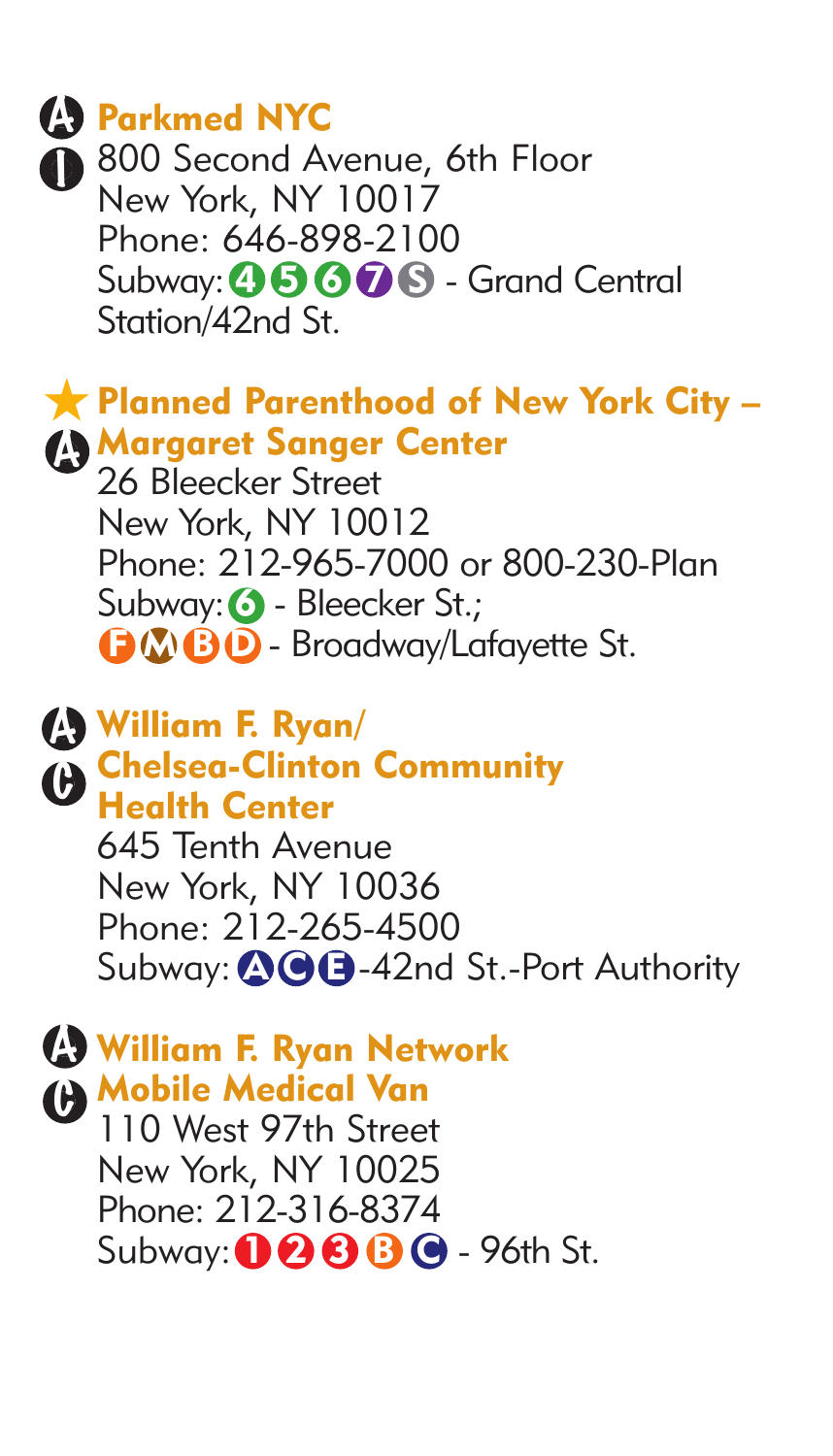**A William F. Ryan-NENA**<br> **Community Health Center** William F. Ryan-NENA

279 East Third Street New York, NY 10009 Phone: 212-477-8500 Subway: **B** - 2nd Ave.



**William F. Ryan Women** A **and Children's Health Center**<br>
ROJ Amstordam Avenue 801 Amsterdam Avenue New York, NY 10025 Phone: 212-316-8300 Subway: **0266** - 96th St.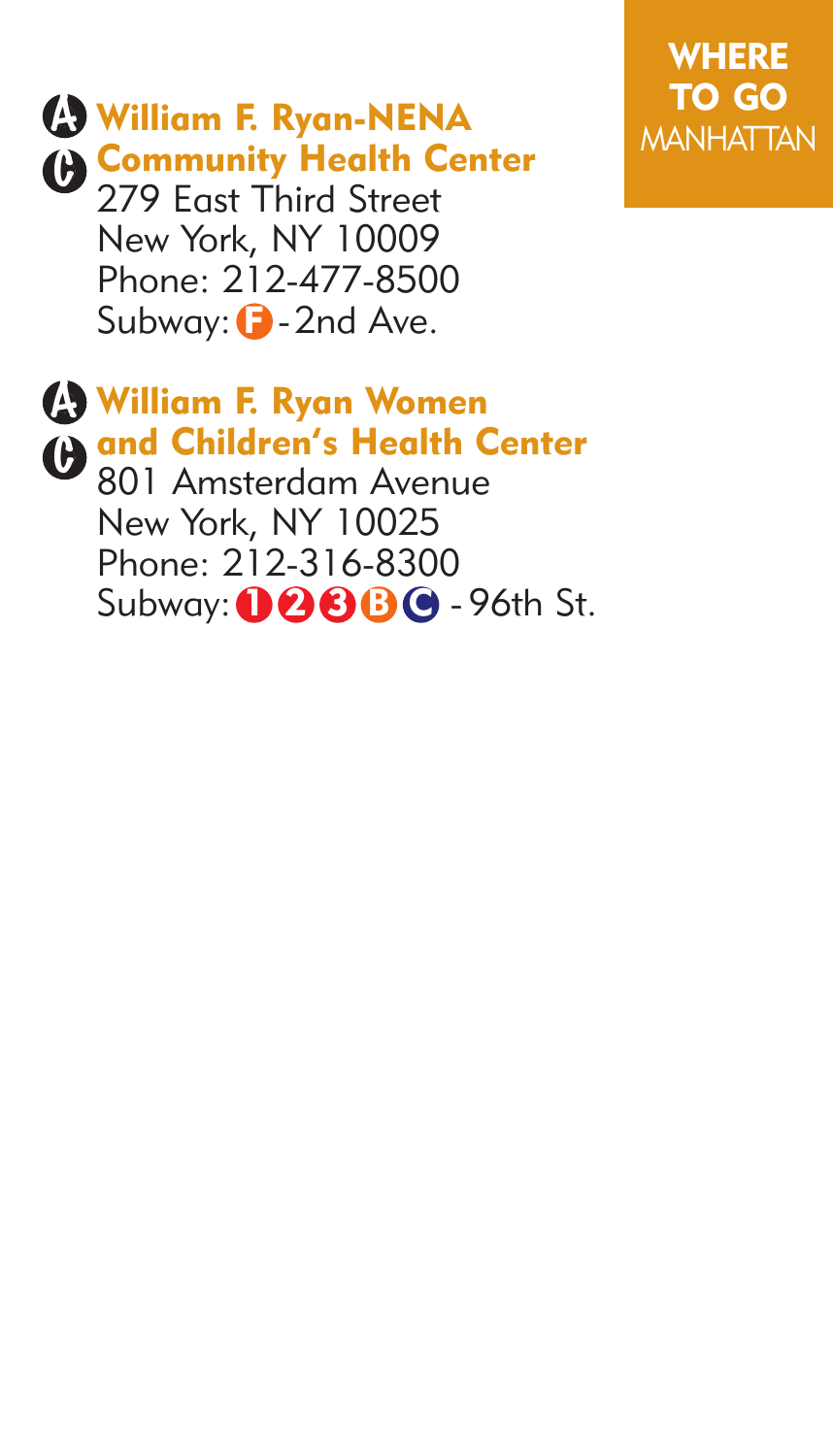"I took the EC pill and started on regular birth control right away. I didn't even need an exam."

Anaya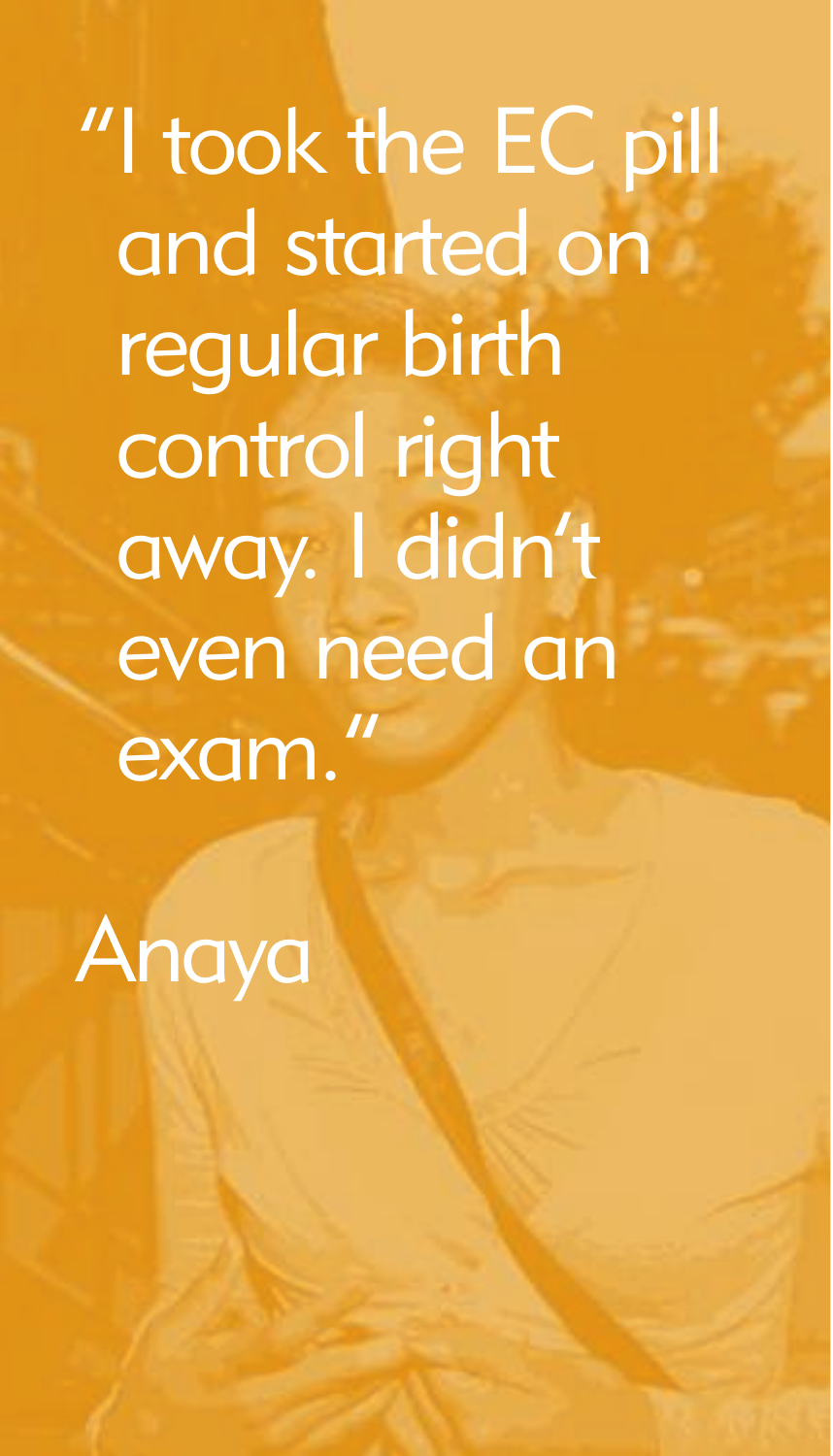



147-32 Jamaica Avenue Jamaica, NY 11435 Phone: 718-786-5000 Subway: **ADF** - Sutphin Blvd./Archer Ave. (Females Only)



# **Community Healthcare Network –** ★ **Family Health Center**<br>90-04 161st Street, 5th Floor

Jamaica, NY 11432 Phone: 718-523-2123 Subway: **BDA** - Jamaica Center; **B** - Parsons Blvd.

### **Community Healthcare Network –** ★ **Long Island City Health Center**

36-11 21st Street Long Island City, NY 11106 Phone: 718-482-7772 Subway: **N Q** -36th Ave.; **B** - 21st St.-Oueensbridge

### **Community Healthcare Network –** ★ **Queens Health Center** 97-04 Sutphin Boulevard Jamaica, NY 11435 Phone: 718-657-7088 Subway: **E J Z** - Sutphin Blvd./Archer Ave.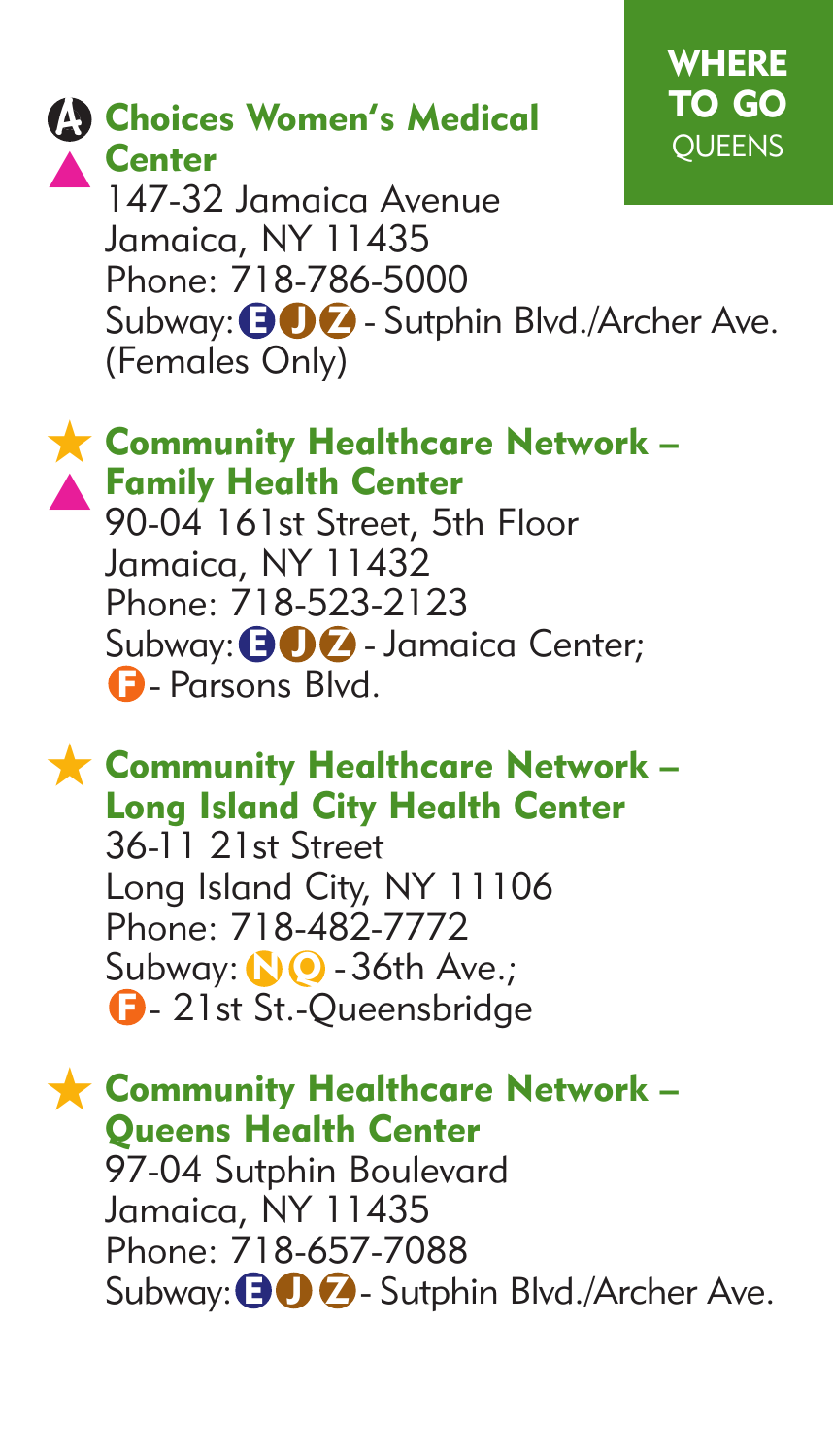



410 Lakeville Road, Suite 108 New Hyde Park, NY 11042 Phone: 516-465-3270

#### **Parsons Medical Center (HHC)**

90-37 Parsons Boulevard Jamaica, NY 11432 Phone: 718-334-6400 Subway:  $\bigoplus$  **D** - Parsons Blvd./Archer Ave.

### **South Queens Multi-Service Center (HHC)**

114-02 Guy R. Brewer Boulevard Jamaica, NY 11434 Phone: 718-883-6699 Subway: **QO** <sup>2</sup> - Jamaica Center-Parsons Blvd/Archer Ave.; then take 111 or 113 bus (Females Only)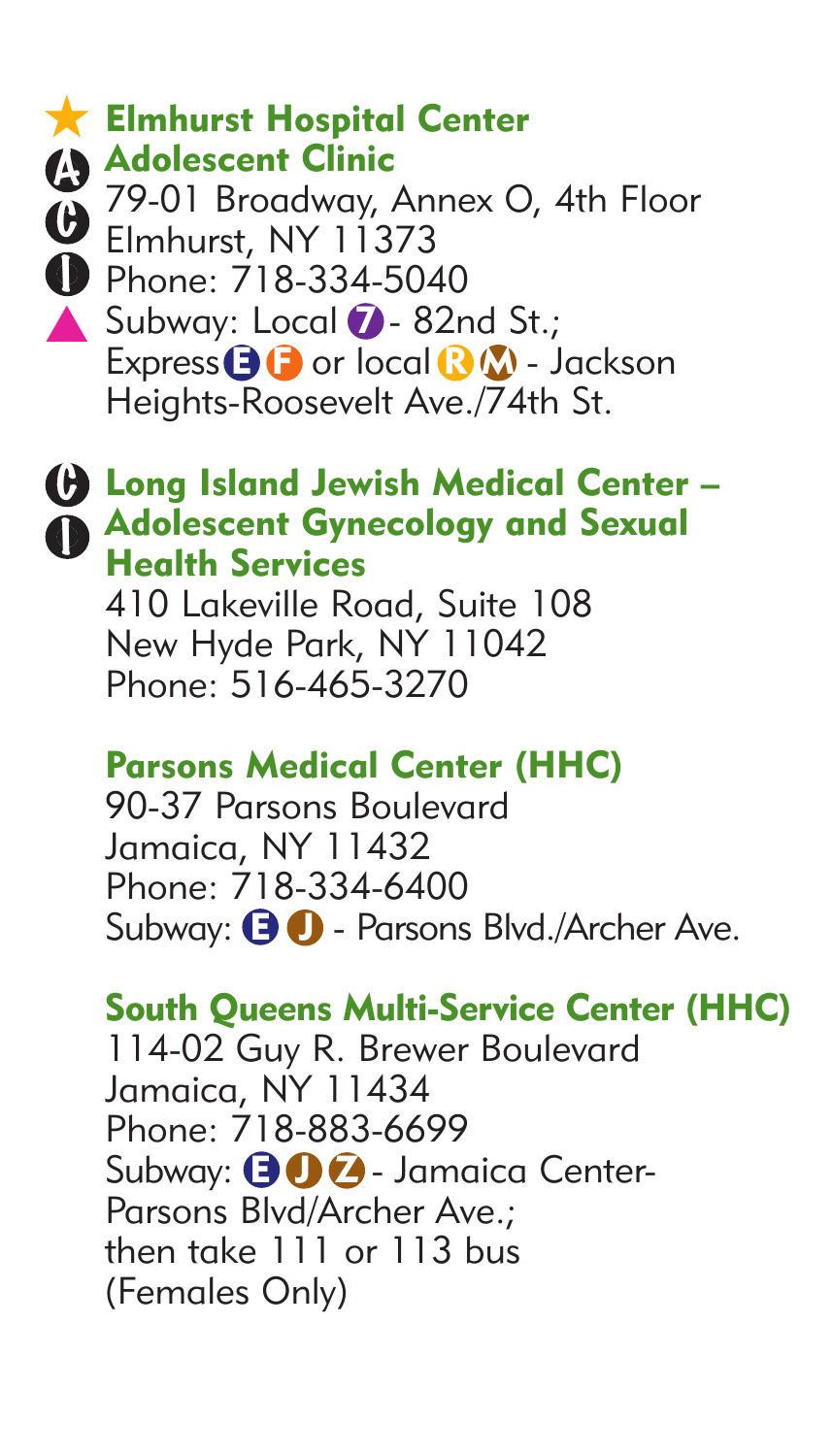

★ Planned Parenthood of STATEN<br>
New York City – **New York City – Staten Island Center**

23 Hyatt Street Staten Island, NY 10301 Phone: 212-965-7000 or 800-230-PLAN Public Transportation: Walking distance from Staten Island Ferry

### **Teen RAP – Staten Island University Hospital – Bay Street Health Center**

57 Bay Street Staten Island, NY 10301 Phone: 718-226-6262 Public Transportation: Staten Island Railway to Tompkinsville

### **Teen RAP – Staten Island University Hospital – Medical Arts Pavilion**

242 Mason Avenue Staten Island, NY 10305 Phone: 718-226-6262 Public Transportation: Staten Island Railway to Dongan Hills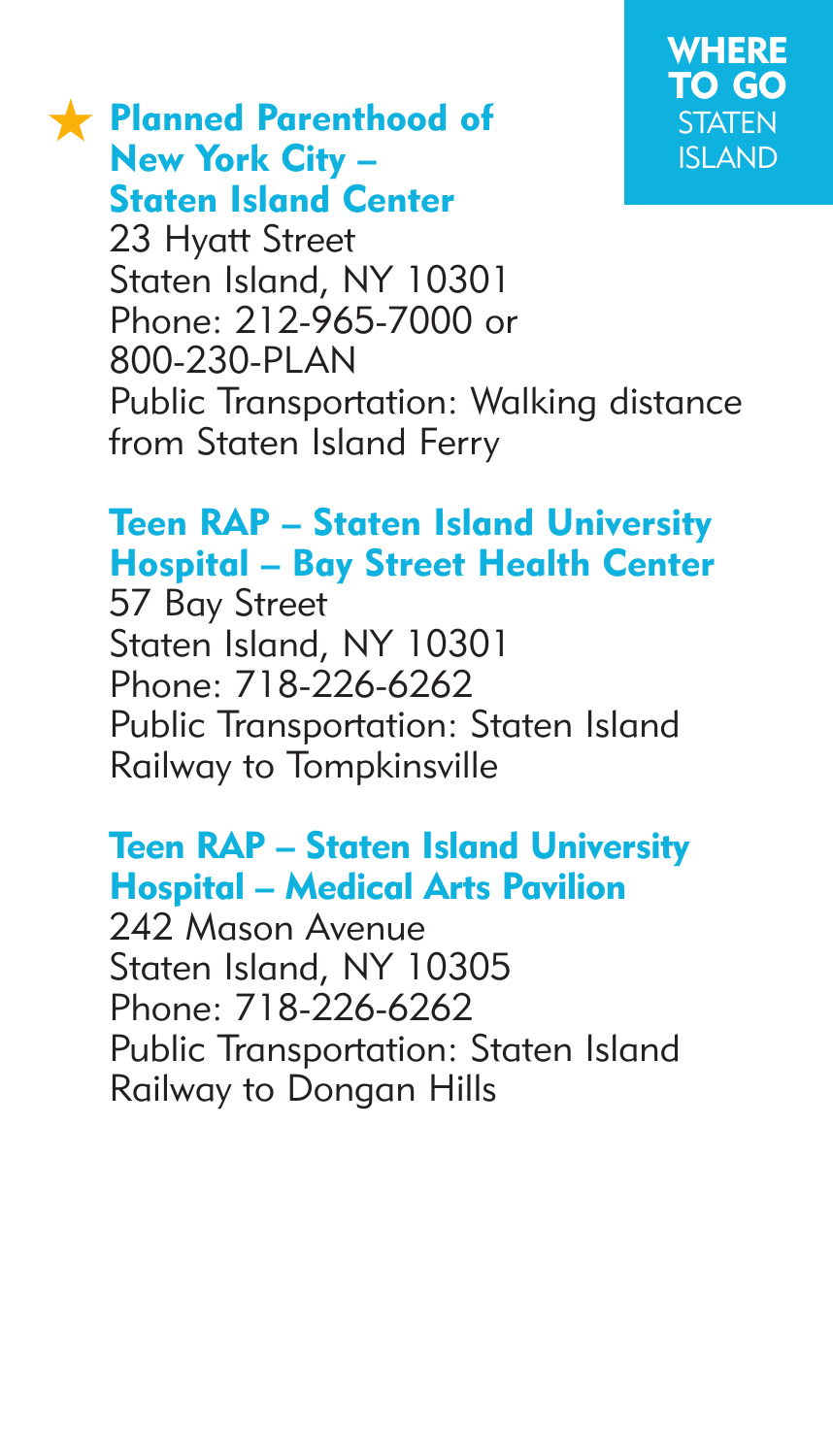"I couldn't believe how easy everything had been, especially getting tested for STDs. All I had to do was pee in a cup!"

**Jonathan** 

Health Department clinics provide free and confidential tests for HIV and other sexually transmitted diseases. Visit nyc.gov/std to learn more.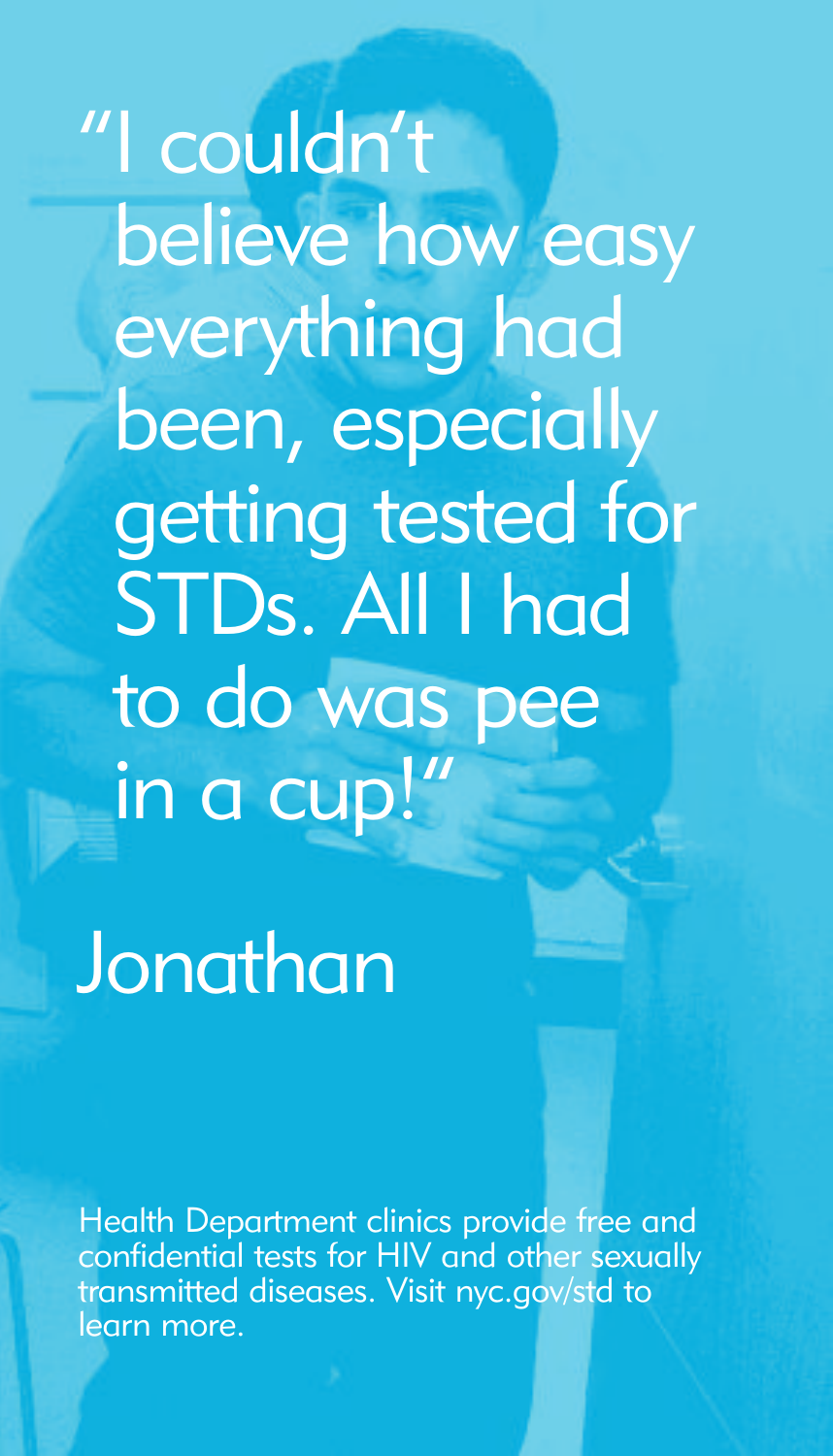# **More Info**

To learn about more issues that teens face every day, visit nyc.gov/teen.

If you do not feel safe in your relationship, or if you or someone you know was raped or forced to do something sexual, help is available. Talk to someone you trust or call (800) 621-HOPE (800-621-4673). In an emergency, call 911.

If you have worries, feel depressed, think about hurting yourself or think you may have an alcohol or drug problem, call: 800-LIFENET (or 800-543-3638) Español: 877-AYUDESE (o 877-298-3373) 普通話*,* 廣東話 *and* 한국어*:* 877-990-8585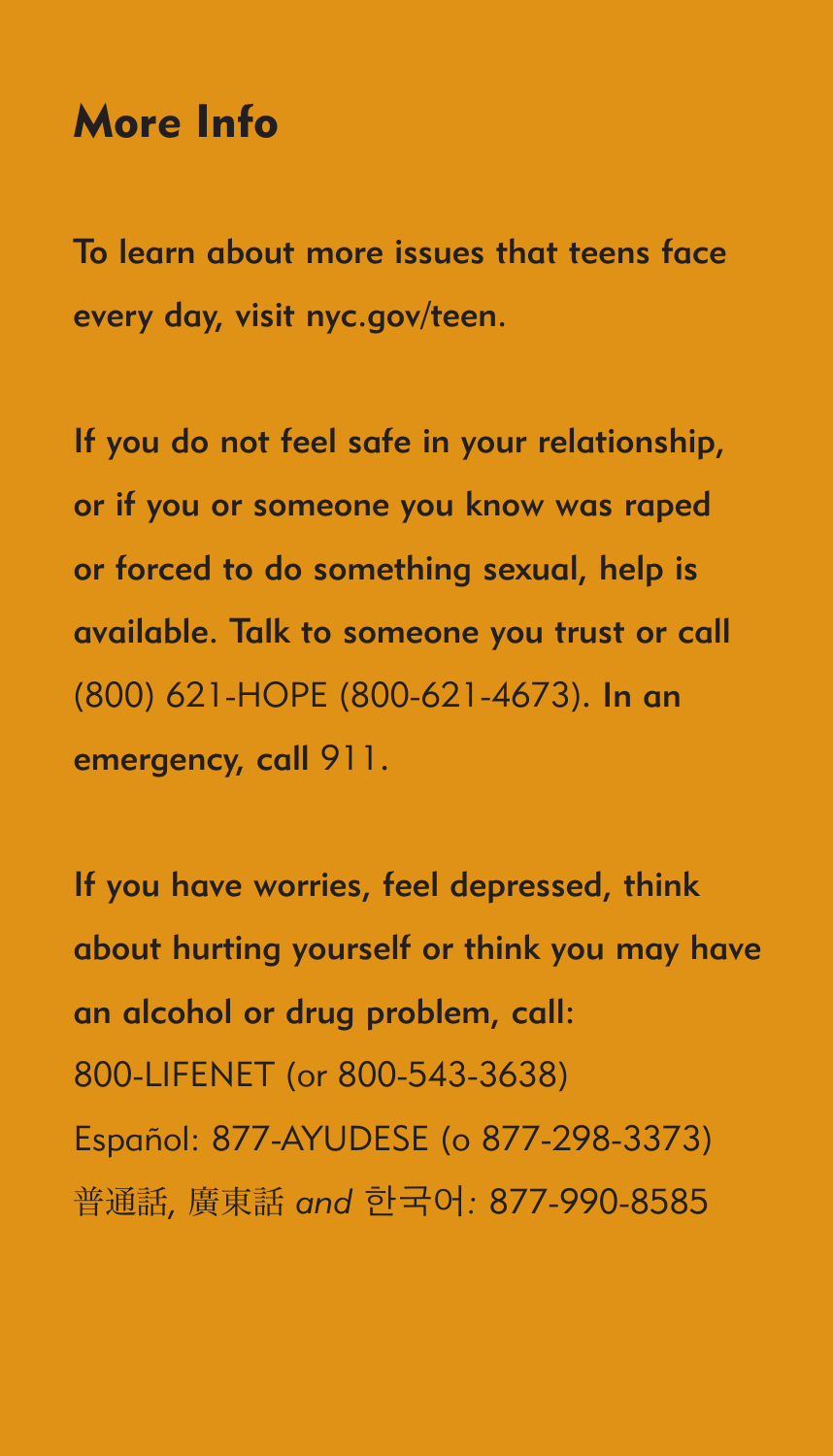Special thanks to the teens that make Teens in NYC possible: The Bronx District Public Health Office Youth Advisory Board, Bronx Teens Connection Youth Leadership Team, Children's Aid Society's JAM, Community Healthcare Network's Teens PACT, National Institute for Reproductive Health's TORCH and Planned Parenthood's Teen Advocates

For free copies of this guide, call 311.

Want to be included in the Teens in NYC guide? Search adolescent sexual health on nyc.gov to learn how to become eligible.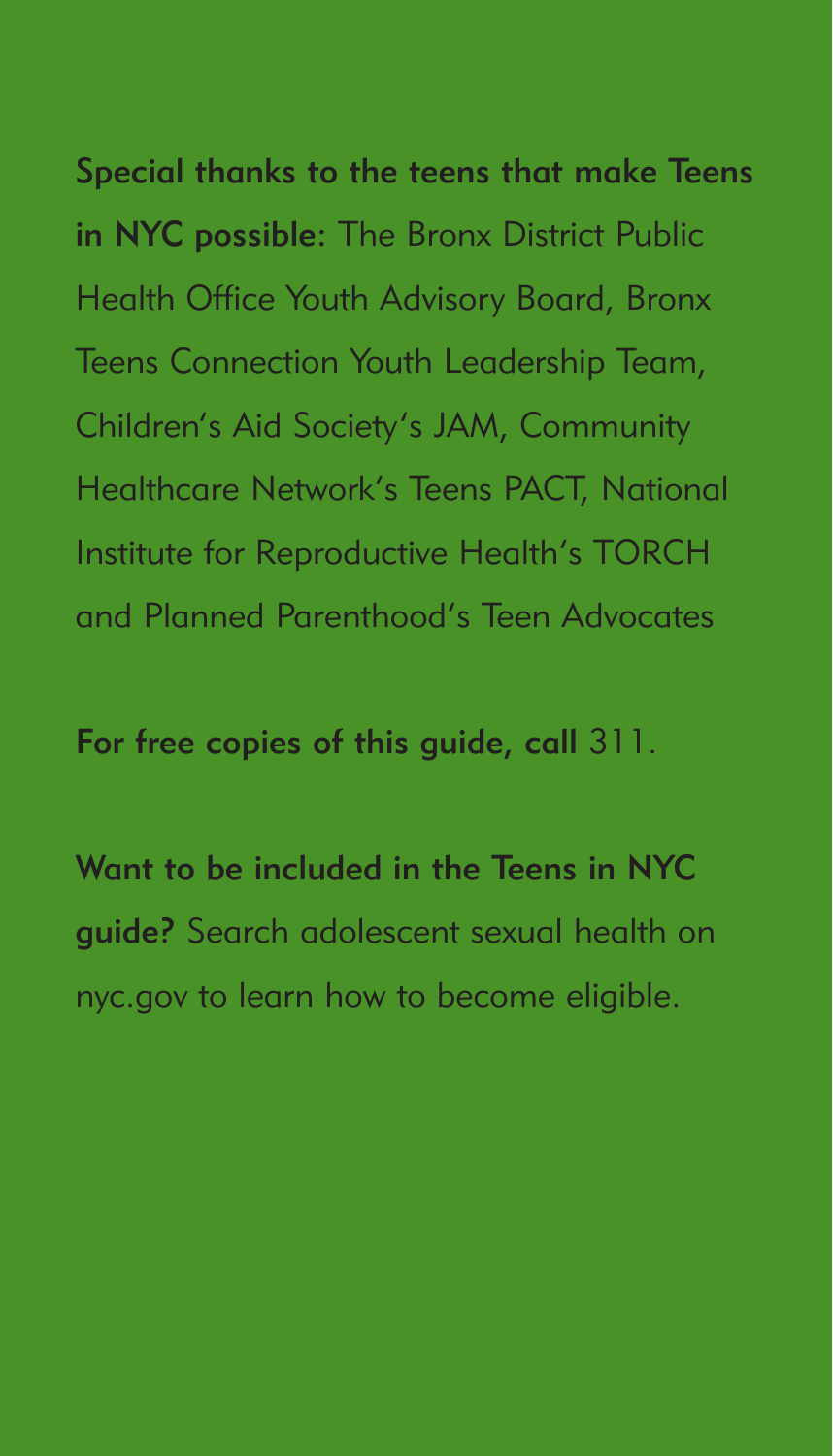# Download the FREE Teens in NYC app!

- Search for <sup>a</sup> clinic by service, birth control method or location
- Learn about control methods
- Watch videos<br>developed by teens, for teens



Don't have a smartphone? For clinics near you:

- Call 311 or text 311692
- Search NYC Teen on nyc.gov
- Go to facebook.com/teensinnyc and click "Where to go"